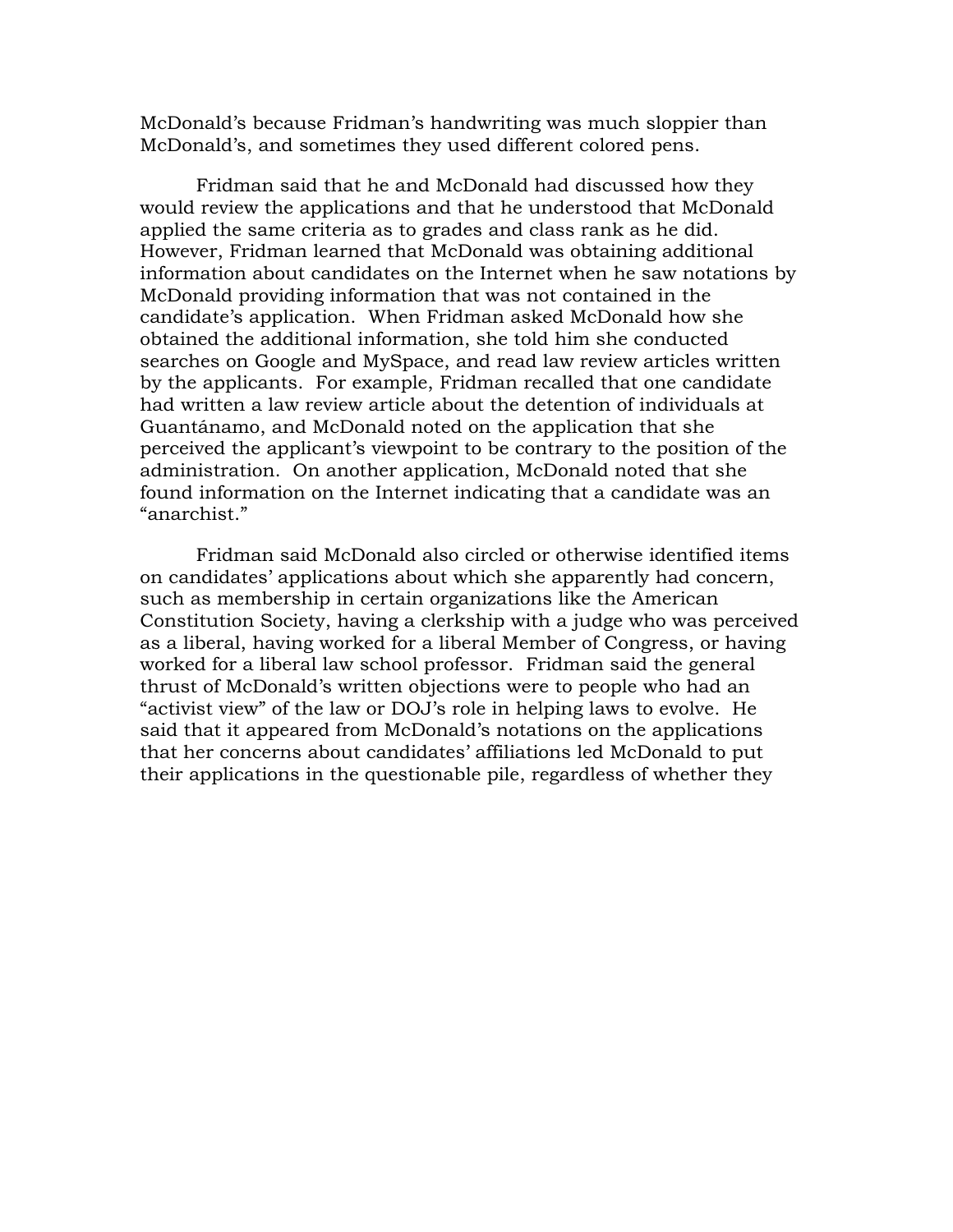Fridman said he did not discuss with McDonald her written comments objecting to candidates' affiliations. However, he said that at one point early in the review process he took a stack of applications to Elston and told him that he was concerned that candidates who had good credentials might not be granted an interview based on McDonald's assessments. For example, Fridman recalled that one candidate was at the top of his class at Harvard Law School and was fluent in Arabic. McDonald's written notations indicated that she had concerns about the candidate because he was a member of the Council on American Islamic Relations and that she had placed the application in the questionable pile. Fridman said he wrote on the application that this candidate was at the top of his class at Harvard and was exactly the type of person DOJ needed.

Fridman also pointed out one or two other examples to Elston and told him that he did not agree with McDonald. Fridman said that while Elston did not state whether he would allow the candidates to be interviewed, Elston indicated he understood Fridman's concerns and expressed general agreement that candidates with excellent law school academic records should be interviewed. However, Fridman said he did not know how Elston voted on individual candidates or which candidates were cleared for interviews following Elston's review because Elston made the final decision on each candidate and communicated that decision directly to OARM.

Fridman said that in May 2007 he spoke with Elston in connection with the Department's response to a letter from Senators Edward Kennedy and Richard Durbin questioning whether political affiliations were used as a basis to deselect candidates in the Honors Program and SLIP hiring process. Fridman said that Elston mentioned that, during the Screening Committee's review, Elston had generally agreed with Fridman's recommendations on candidates over McDonald's recommendations. Fridman said that Elston told him that McDonald "knows in her own mind" what she did in reviewing applications, but Elston generally voted with Fridman in most cases.

During our interview of Fridman, we showed him several applications of candidates from top law schools with outstanding academic records who were deselected. Although Fridman said he could not specifically recall individual candidates, he explained whether he would have voted yes or no for a candidate based on the candidate's academic record and other credentials.

We asked Fridman to review a sample of approximately 50 applications of deselected candidates who had outstanding academic records. Fridman said that he would have voted yes on each of the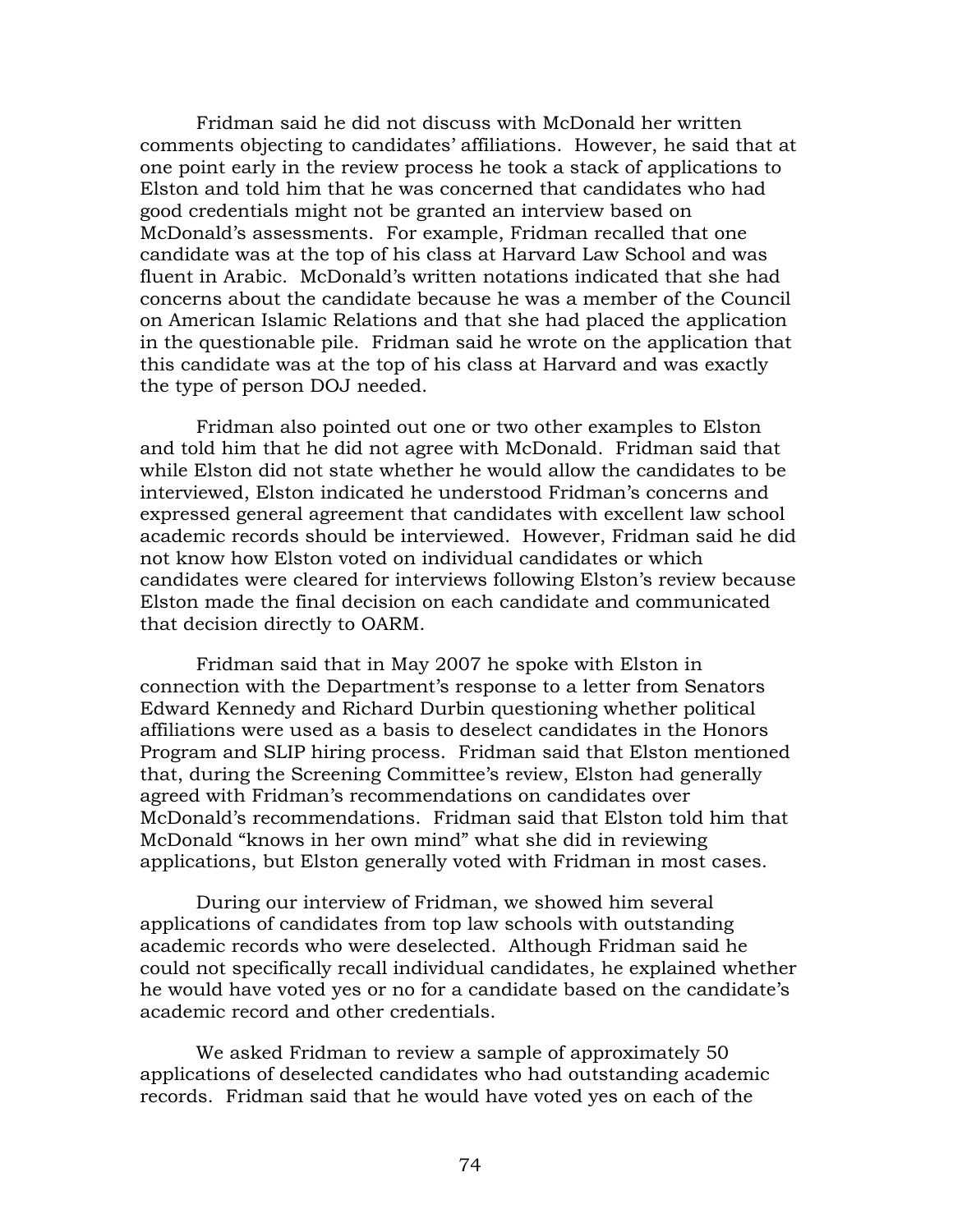candidates. Fridman repeatedly expressed surprise that candidates for whom he voted yes, based on their grades, law school, and class rank, were in fact deselected. Fridman said that based on our informing him that these candidates had been deselected by the Screening Committee, Elston must have sided with McDonald in deselecting these candidates. At the end of the interview, Fridman stated:

I'm still kind of reeling from the résumés that you . . . showed me . . . people from Harvard, Yale, Stanford who were deselected. There were a lot of them. And I am shocked and very disappointed about that. . . . I didn't know that this was going on. I thought that this was being conducted in good faith. I was conducting my reviews in good faith and making my recommendations based on merits and what I thought were the people [who] were going to be the most qualified candidates for the Department. And I'm sickened by this. And I'm not happy that I'm associated with this.

# **3. Esther Slater McDonald**

McDonald declined to be interviewed during our investigation. When we first contacted her in September 2007 for an interview, she was a Counsel to the Associate Attorney General. She initially agreed to a tentative date for her interview, but she later asked us to postpone the interview while she retained counsel. We agreed. After McDonald retained an attorney, and after allowing time for the attorney to familiarize himself with the matter, a new date for the interview was set, October 25, 2007. However, at 5:15 p.m. on October 24, McDonald's attorney e-mailed our investigators to advise them that his client was canceling the interview. The attorney added that McDonald was no longer employed by the Department.

We learned that McDonald had resigned from the Department, effective October 24. On the evening of October 23, she had told her supervisor, Acting Associate Attorney General Katsas, that the next day would be her last day at the Department. Katsas said that her resignation came as a surprise to him.

After her sudden departure from the Department, we renewed our request to McDonald's attorney to interview her. Through her attorney, she again declined. Accordingly, we have had to rely on the testimony of others, particularly Fridman and Elston, as well as the limited written record, to describe and assess McDonald's actions in reviewing applications.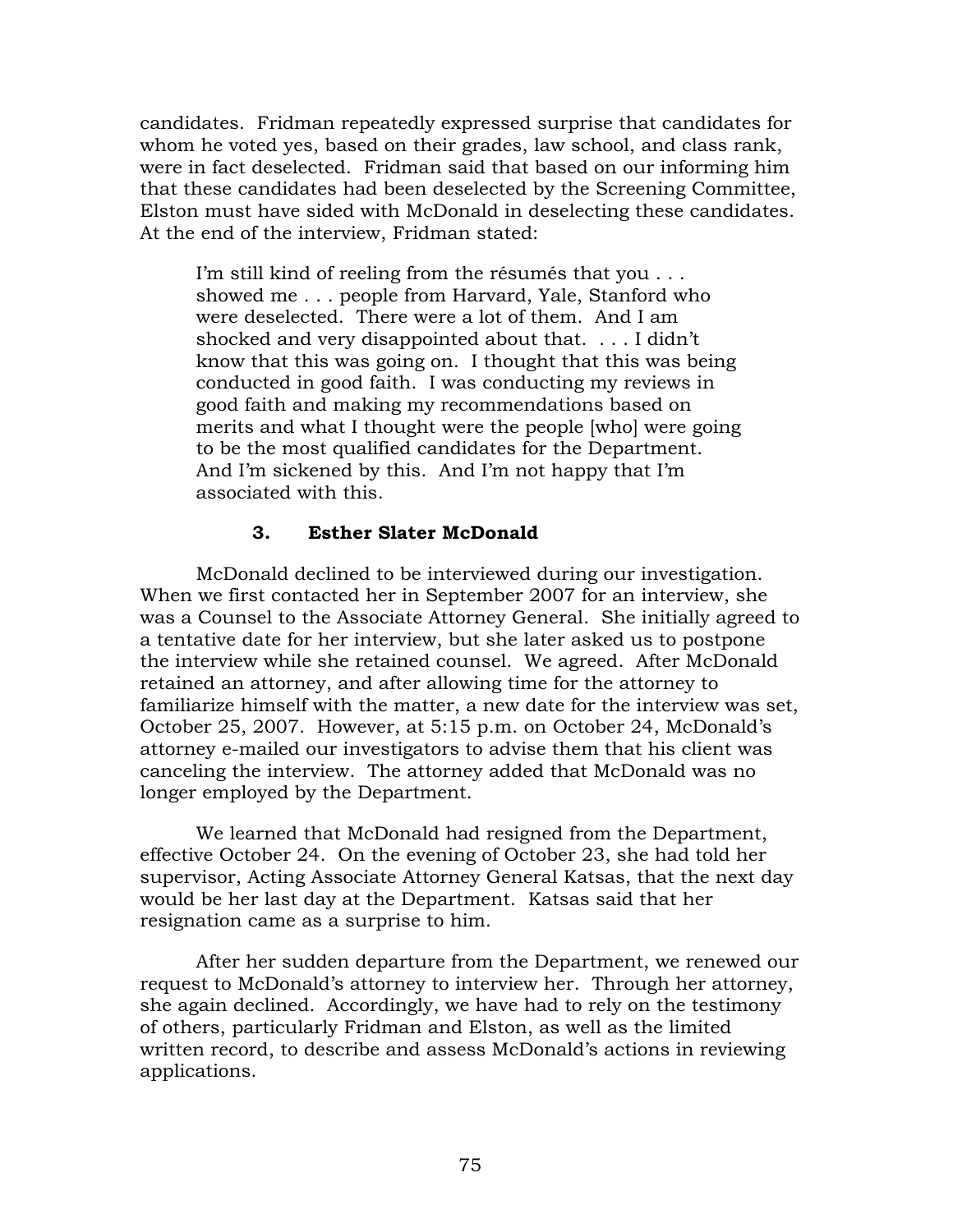#### **a. Assignment to the Screening Committee**

McDonald graduated from law school in May 2003. Following a judicial clerkship, she joined a Washington, D.C., law firm as an associate. On June 13, 2006, a partner at the law firm e-mailed Monica Goodling to recommend McDonald for a position at the Department. Goodling interviewed McDonald later that week.

McDonald was hired as a political appointee as Counsel to Acting Associate Attorney General Mercer and began work on September 5, 2006. Her duties as Counsel included assisting with oversight of the grant issuing components of the Department, the Antitrust Division, and the Executive Office for U.S. Trustees. She was also assigned by Mercer to work on the Honors Program/SLIP Screening Committee after she had been at the Department only a few weeks.

No one we interviewed (including Elston, Fridman, and Mercer) said they gave McDonald any instructions on how to conduct her review of Honors Program and SLIP applications. In a letter to OPR and OIG investigators in which he reiterated McDonald's unwillingness to be interviewed, McDonald's attorney stated that she was given no instructions on how to conduct the review, "except for limited high level statements." The primary guidance she was given, her attorney wrote, was "to consider whether they would faithfully defend and uphold the Constitution and zealously execute the laws of the United States and the policies of the administration as they may apply to matters within the jurisdiction of the Department of Justice." McDonald's attorney did not name the source of this guidance, and he declined to allow McDonald to be questioned about this issue. Her attorney also refused our request to provide the name of the person or persons providing this guidance. Therefore, we were unable to determine what, if any, guidance or specific instructions McDonald received and from whom.[51](#page-80-0)

### **b. McDonald's Review Process**

As noted above, both Fridman and Elston reported that McDonald conducted Internet searches on the candidates using Google

1

<span id="page-80-0"></span><sup>51</sup> In his letter to us, McDonald's attorney also alleged that "at no time did anyone inform her that her considerations or evaluations were inappropriate." However, we discovered an e-mail McDonald sent from her Department computer on October 25, 2006, that, while unrelated to the Honors Program and SLIP review, indicates that McDonald was aware of Department hiring policies for career attorney positions. In the e-mail, McDonald told a friend who had sent her his résumé that "since you want career positions, there's not much I can do apart from recommending you because there are legal constraints on career hiring to ensure that it's not political."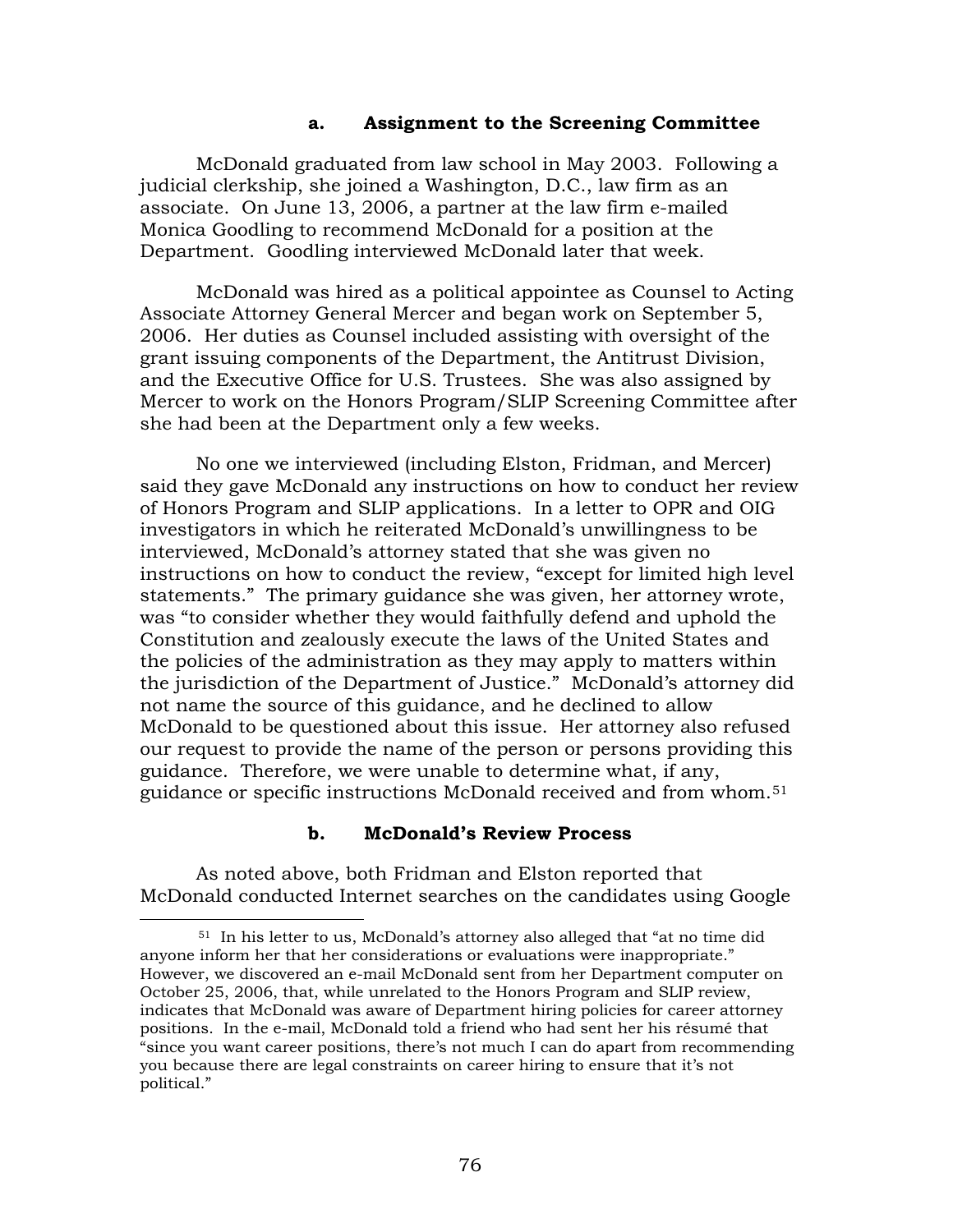and MySpace. Our search of McDonald's Internet activities on her Department computer during October and November 2006 confirmed that she conducted searches on many of the candidates' names. We were able to determine that, among other things, McDonald searched for organizations to which candidates belonged, read blogs by or about candidates, and searched Westlaw, school websites, and school newspapers for articles by or about candidates.[52](#page-81-0)

Elston and Fridman both remembered McDonald circling items on candidates' applications and writing remarks about those items, including employment or affiliations with organizations, judges, law school professors, and legislators who could be considered liberal. While the Screening Committee normally did not discuss candidates through e-mail, Fridman and Elston recalled an e-mail exchange we found, dated November 29, in which the Committee discussed a request by ATF to add additional SLIP candidates. Both Fridman and Elston stated that the comments McDonald made in the November 29 e-mail were consistent with the types of comments McDonald had written on other applications as she reviewed the Honors Program and SLIP candidates.

In the November 29 e-mail, McDonald wrote that three of the eight candidates were "Unacceptable" based on her objections to the candidates' ideological affiliations. She objected to one candidate on the basis of the organizations he belonged to and to statements in his essay that she considered "leftist." She wrote in the e-mail:

Poverty & Race Research Council actively works to extend racial discrimination through increased affirmative action and, while there, [the candidate] helped draft document arguing that federal law requires recipients of federal funding to seek actively to discriminate in favor of minorities (racial, language, and health) rather than merely to treat all applicants equally; Greenaction is an extreme organization founded by Greenpeace members and promoting civil disobedience and engaging in violence in protests, and the organization adheres to the Principles of Environmental Justice, which are positively ridiculous

1

<span id="page-81-0"></span><sup>52</sup> Through our review of her Internet searches, we were unable to reconstruct exactly what information McDonald found about a particular candidate. Although we could determine what websites McDonald visited after searching for a specific name, we were not always able to determine what page or portion of the websites she read. In addition, information that was present on the Internet at the time McDonald was conducting searches could have been removed or altered before we attempted to replicate her searches.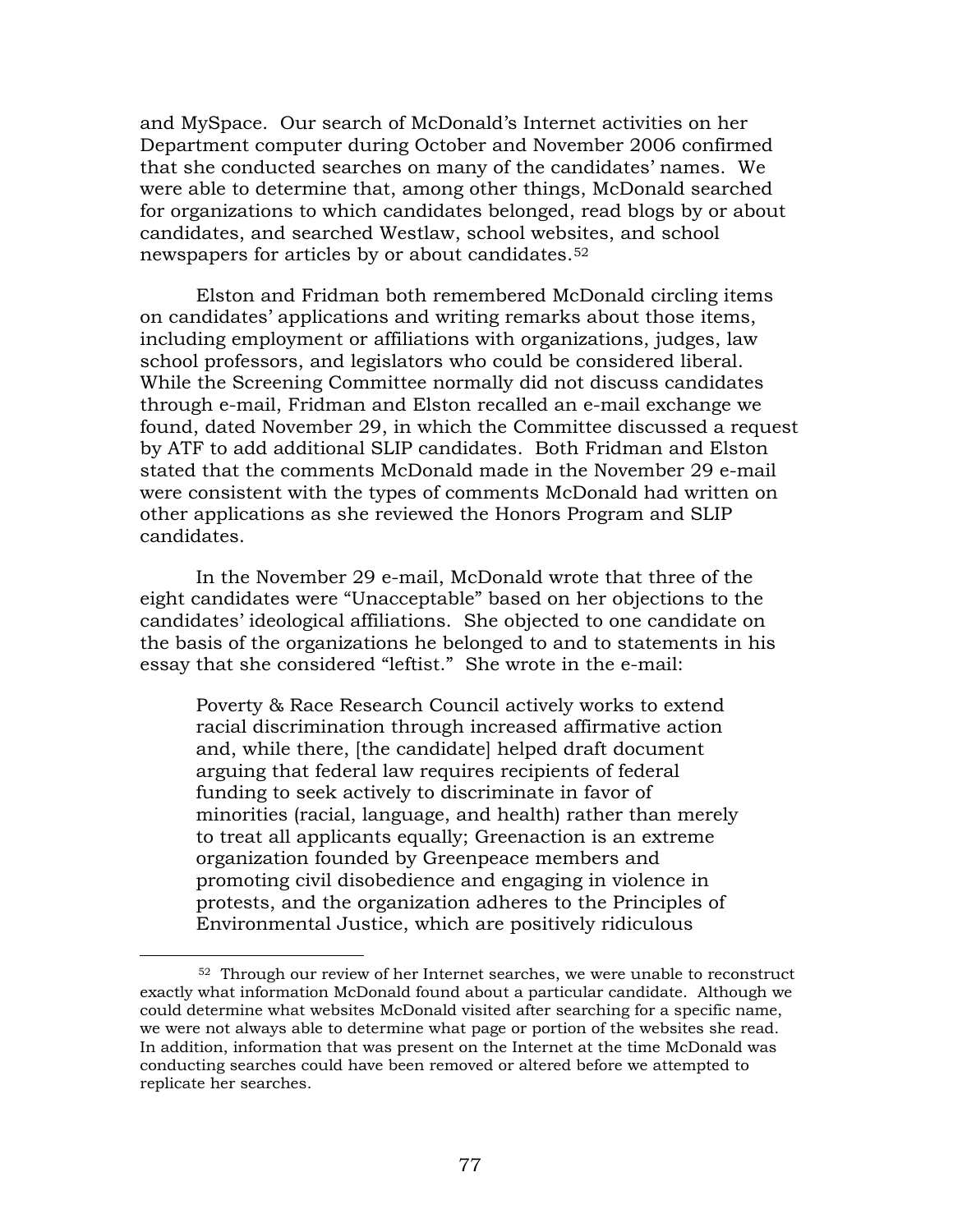(e.g., recognizing 'our spiritual interdependence to the sacredness of our Mother Earth' and 'oppos[ing] military occupation, repression and exploitation of lands, peoples and cultures, and other life forms'); [the candidate] also is/was a member of Greenpeace; [the candidate's] essay is filled with leftist commentary and buzz words like 'environmental justice' and 'social justice.'

In the e-mail, McDonald noted that she deemed another candidate unacceptable because the candidate was "active in ACS." Fridman said that he believed McDonald was referring to the American Constitution Society, an organization that was intended to be a "progressive" counterpart to the more conservative Federalist Society. However, we determined that this candidate's application did not mention his membership in the American Constitution Society or ACS. Fridman said he believed that McDonald must have obtained this information from the Internet.

In the November 29 e-mail, in voting no for another candidate McDonald also noted, among other things, that the "essay also states that she wants to work for DOJ to 'have more of an impact on the judicial system.' DOJ's purpose is not to impact the judicial system but to enforce the law . . . ."

 In the same e-mail, McDonald found another candidate questionable because of the candidate's grammar, writing style, and grades, but noted: "In her favor, she refers to wanting to work for DOJ to fulfill her goal of 'enforcing the law.' Leftists usually refer to achieving 'social justice' or 'making policy' or anything else that involves legislating rather than enforcing."

When we interviewed former Acting Associate Attorney General Mercer about McDonald's role on the Screening Committee, he said that while he did not have extensive discussions with McDonald about that work, she mentioned at staff meetings that she was spending time on the assignment. He said he recalled her mentioning on one occasion that she had learned information suggesting that the applicant had "a clear disdain" for the Department's approach to cases and she was discussing this issue with the Screening Committee. Mercer could not recall the specifics but believed "the gist of it was this is a person who believes that we should not have the ability to, you know, control our borders, and get rid of people that are in the country without legal status of being here."

Mercer said he was not sure of the time frame, but at some point McDonald indicated to him that candidates had been deselected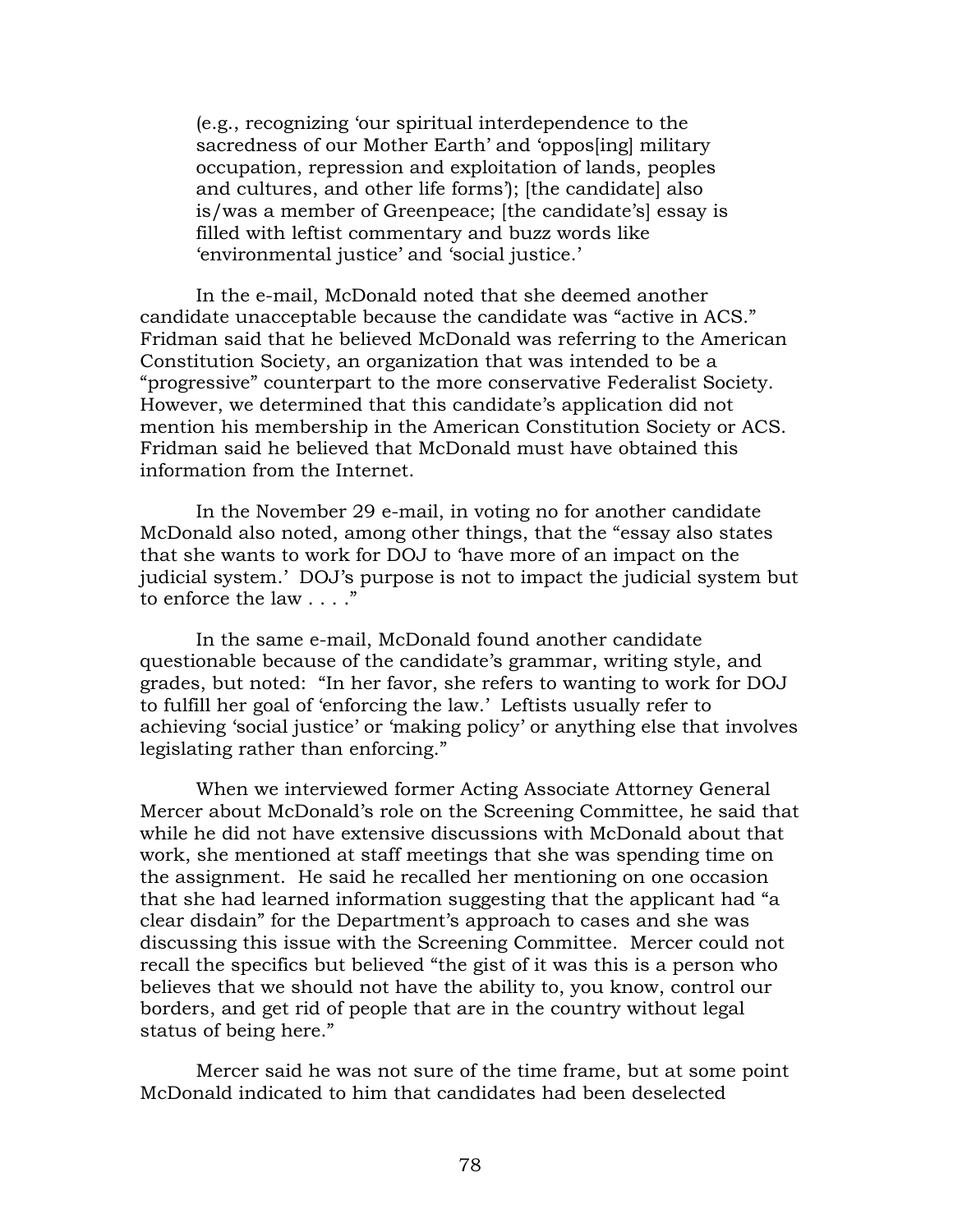because of concerns about academic records and sloppiness of applications and, at times, "a concern that they wouldn't be able to follow DOJ policy based upon what they had written."

Fridman told us that during the summer of 2007, in discussing our ongoing investigation, McDonald told Fridman that he had nothing to be worried about and that she was the one the OIG was going to be concerned about.

### **4. Michael Elston**

Elston joined the Department in 1999 as a career Assistant U.S. Attorney, first with the Northern District of Illinois and later with the Eastern District of Virginia.[53](#page-83-0) On November 7, 2005, he became the Chief of Staff and Counselor to Deputy Attorney General Paul McNulty. In April 2006, he converted from a career employee to a political appointment. He resigned from the Department in June 2007 and now works at a law firm.

In this section, we provide Elston's description of the Screening Committee's processes and his explanation for the decisions that he made when evaluating candidates.

#### **a. Instructions to the Committee**

Elston told us that he initially became involved in the 2006 Screening Committee when Monica Goodling called him and asked him to lead it. He told Goodling he had no previous experience with the Honors Program or SLIP, but Goodling responded that no one who conducted the screening in previous years remained at the Department.

Elston said he did not recall what Goodling said about the purpose of the review and she did not articulate the criteria he should use in screening the applicants. Although Elston was aware that Goodling claimed in her congressional testimony to have told Elston he should identify candidates who appeared to share the Attorney General's philosophy, he told us he did not recall her telling him that.

Elston said Goodling instructed him to select two additional people to work on the Committee. Elston said he selected Fridman because Fridman had previously impressed Elston and because Fridman did not have as full a plate as some other members of the ODAG staff. Elston also asked Acting Associate Attorney General

<span id="page-83-0"></span><sup>53</sup> Elston graduated from law school in 1994. He clerked for a federal judge and worked for several years at a law firm before joining the Department in 1999.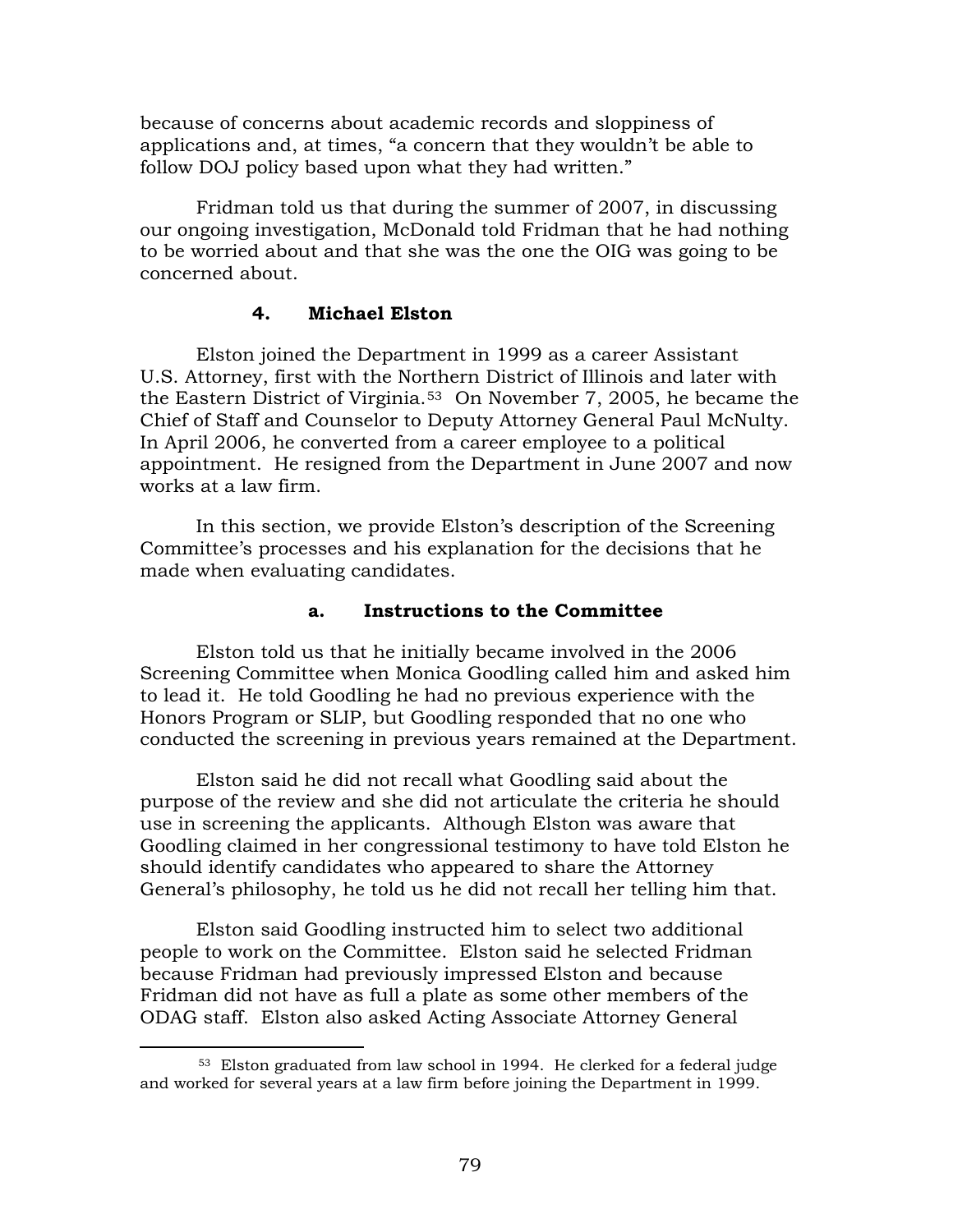Mercer to select a member of his staff to serve on the Committee, and Mercer chose McDonald without any input from Elston. Elston said that when he informed Goodling that McDonald was to be on the Committee, Goodling "seemed pleased that Esther had been picked and said something to the effect 'well, she's had experience in this sort of thing.'"

Elston said that OARM Director DeFalaise gave him an outline of the timeline for reviewing candidates, but did not give him any criteria to follow. Elston told us that he was "not aware of there being any criteria for the Honors Program in general, let alone the Department review."

DeFalaise told us that while he and Elston had generally discussed that the purpose of the screening was to ensure that the candidates merited inclusion in the Honors Program, OARM was supervised by the Deputy Attorney General's office, and therefore OARM did not direct Elston or his office on how to evaluate candidates.

Elston said that when he asked Fridman to serve on the Committee, he described Fridman's duties as to "just make sure there aren't any wackos in the pool, or something like that," without explaining what he meant by "wackos." Elston said that he did not give Fridman any further explanation of the criteria for evaluating candidates because Fridman was an AUSA and would know the criteria for a Department lawyer.

Elston said he later learned from Associate Deputy Attorney General Tenpas that Fridman was concerned about Elston's instruction to screen out "wackos." Elston told Tenpas that he meant someone who was not qualified. According to Elston, Tenpas later told him that Tenpas had talked to Fridman again, and Fridman's concerns had been resolved.

We asked Elston whether he instructed Fridman to consider whether a candidate's views appeared to be consistent with the Attorney General's policies or to take into account organizations to which a candidate belonged in evaluating whether a candidate might have difficulty enforcing a Department policy. While Elston said he did not specifically recall it, he acknowledged that there "may have been such a discussion."

Elston said he also had no discussions with McDonald concerning the criteria for evaluating candidates, nor did he ask Mercer or anyone else to pass along such information to McDonald because he did not think the assignment was "that complicated." Elston said he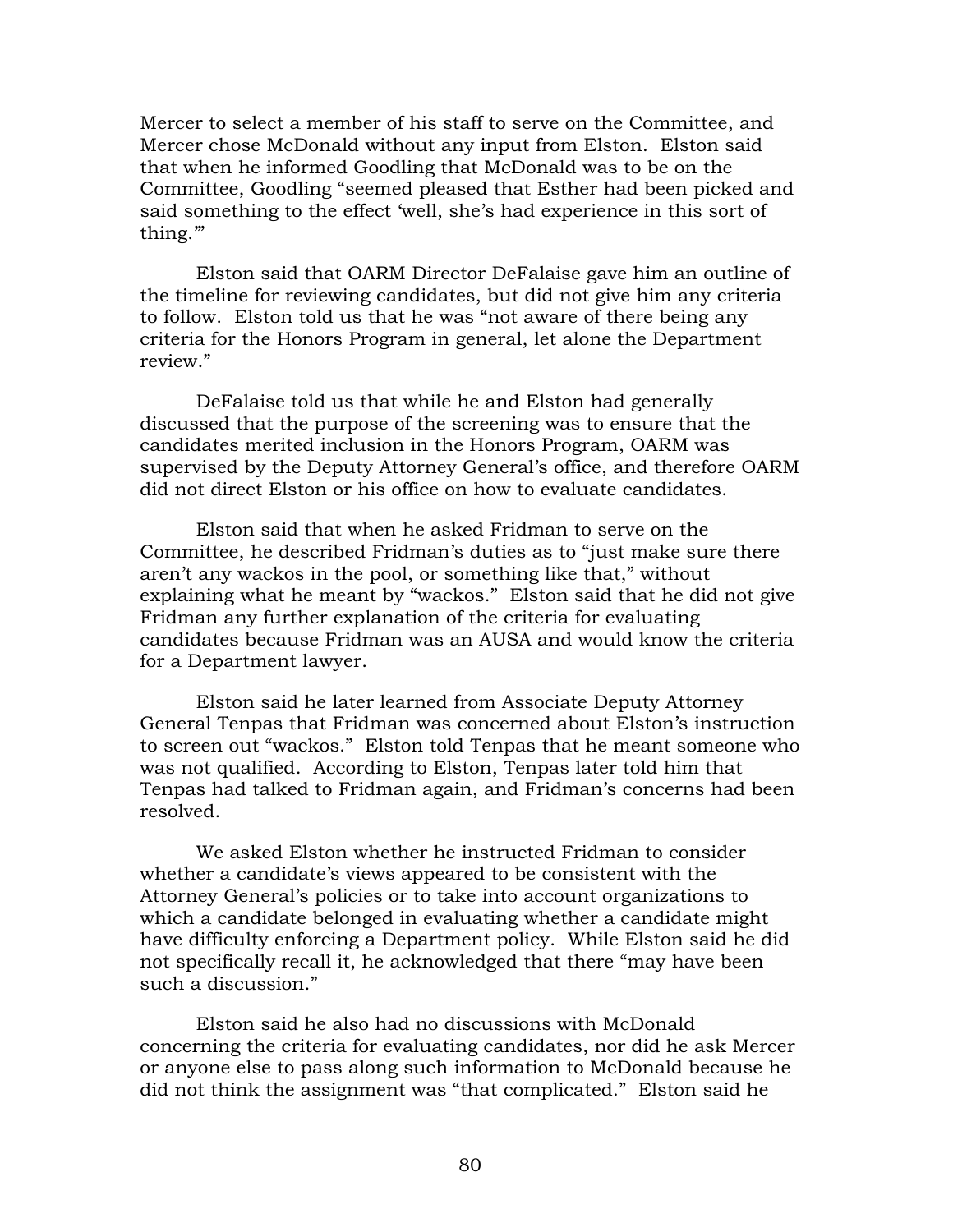was not aware of anyone else giving McDonald guidance about what criteria she should apply when reviewing the applications.

## **b. Elston's Knowledge of Criteria Used by Fridman and McDonald**

Elston said he believed Fridman evaluated candidates on the criteria that "anyone would agree is appropriate." He was aware of no evidence that Fridman considered political or ideological affiliations in evaluating candidates.

Elston confirmed that Fridman raised with him early in the review process Fridman's concerns that McDonald was deselecting candidates based on "membership in liberal organizations, or those kind of things," revealed in the candidate's application or from Internet searches she conducted. Elston said he reviewed the applications Fridman noted and saw that McDonald had either circled or written comments about liberal affiliations on the applications and then voted to deselect those candidates.

According to Elston, he instructed Fridman to separate out the applications about which Fridman and McDonald disagreed so that Elston could make the final decision on those candidates. Elston said that he reviewed applications in the "split decision" pile, but that he did not review applications on which Fridman and McDonald agreed. Elston said he could identify the author of the comments on the applications he reviewed because of differences in Fridman's and McDonald's handwriting.

Elston said he typically did not make marks on the applications he reviewed. Rather, he separated them into final "yes" and "no" piles based on his decisions, and he gave the piles to his administrative assistant so she could inform OARM of the Screening Committee's decisions.

Elston said it was apparent to him that, for some percentage of the applications, McDonald rejected candidates based on the liberal affiliations she circled or commented on, and that Fridman did not "vote no for those reasons." Elston said that because he reviewed the applications on a rolling basis, he had "no way of knowing" what percentage of applications in the split pile had been rejected by McDonald based on the candidate's liberal affiliations.

According to Elston, McDonald also wrote comments on the applications throughout the process concerning the liberal affiliations of candidates she rejected. Elston said McDonald circled organizations and, if they were not well-known, made a note on the application.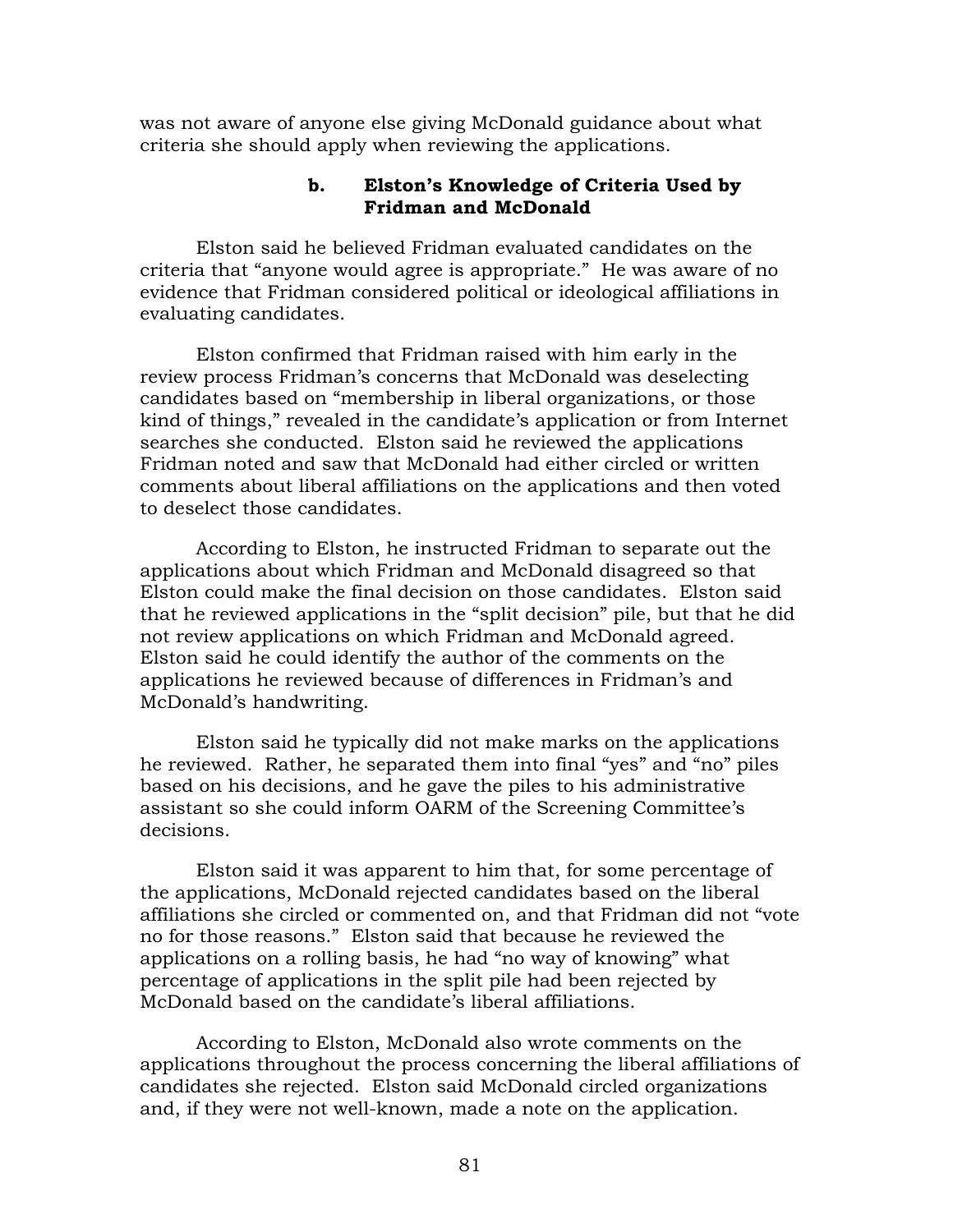Elston said he could not recall the names of any of the organizations to which McDonald objected. Elston also recalled McDonald circling a judge's name and commenting that the judge was liberal. In addition, McDonald objected to some candidates' essays, although Elston could not remember the basis of the objections. He said he did not recall whether McDonald commented about articles written by applicants, but said it would not surprise him if she had done that.

Elston said he thought he recalled McDonald indicating it was a negative factor if a candidate had worked for a Democrat.

Elston said McDonald's November 29, 2006, e-mail regarding ATF SLIP candidates was longer and more detailed than the comments she wrote on the applications in the split pile, but the tone and style were similar.

 Elston said he was also aware that McDonald conducted Internet searches because he saw printouts of search results attached to some applications. He said he did not direct Fridman or McDonald to conduct the searches, but he did not discourage McDonald from conducting such searches after he discovered she was doing it.

Elston said he could only recall the details of a couple of McDonald's Internet searches. He said they looked like results you would get from a Google search on someone's name. Elston recalled one picture that a candidate had posted on the Internet that showed "poor judgment," but said he could not recall any details.

Elston recalled another article from the Internet that he believed McDonald had attached to the candidate's application. The article reported that the candidate stated he would have liked to participate in what Elston called "riots" to protest the policies of the World Bank and the World Trade Organization. Elston said that when the Civil Rights Division appealed the deselection of this SLIP candidate, he provided Rena Comisac, the Principal Deputy Assistant Attorney General for the Civil Rights Division, a copy of the article. Comisac later responded that the Civil Rights Division had enough people to interview and would not pursue the appeal.

Elston said the information in the article was something he thought the Civil Rights Division would want to consider and that it would be an appropriate basis upon which to deselect a candidate for an interview. Elston said he did not consider at that time whether the reporter had accurately quoted the candidate in the Internet article, but "today I certainly would."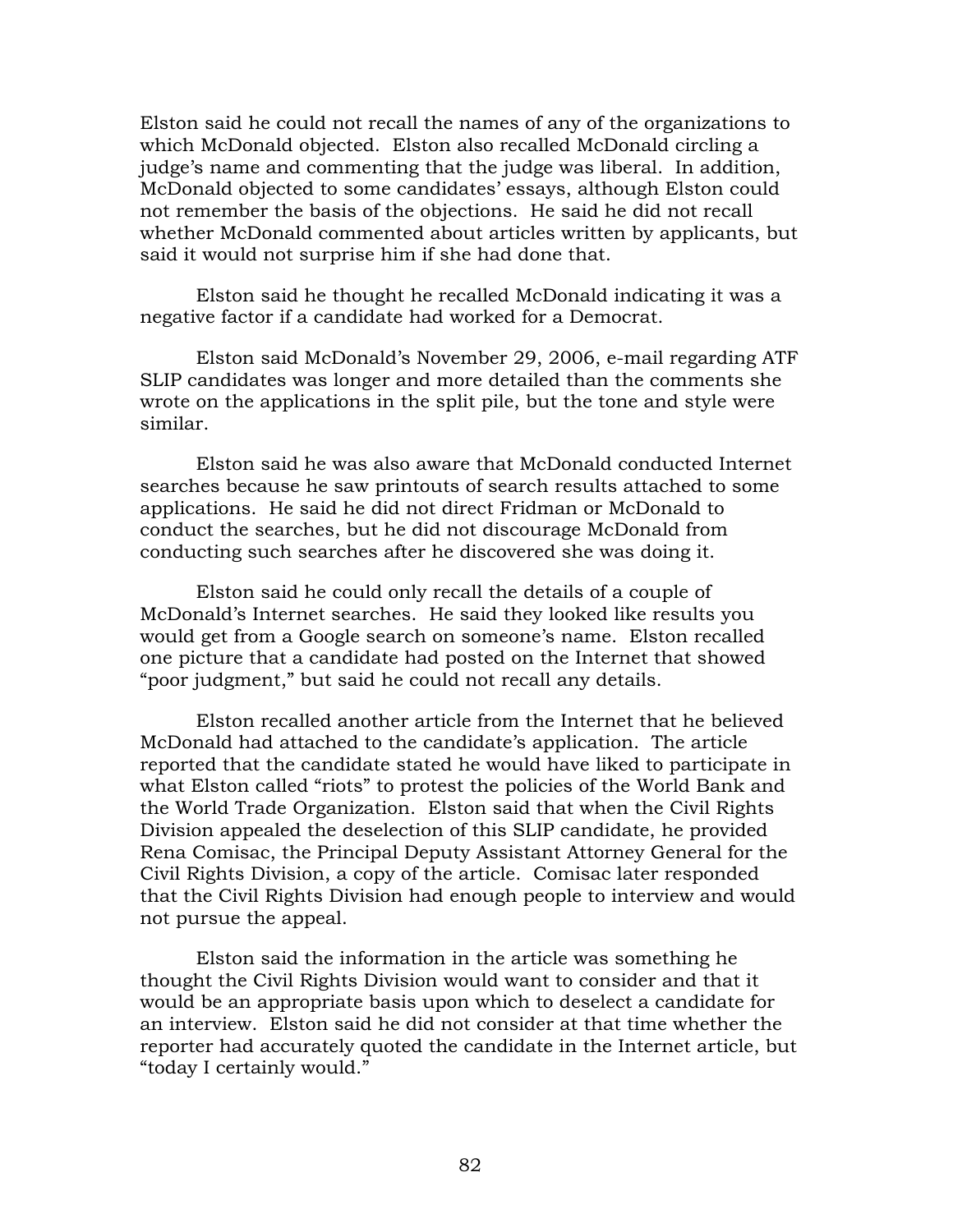Elston said he knew the Committee was not meeting its deadlines, due in part to McDonald "spending way too much time on each individual application package." Elston said that he relayed to Fridman "the need to complete the project quickly" and assumed that Fridman relayed that to McDonald, but said he never spoke to McDonald himself about the delays.

 Elston said he was aware that if McDonald used liberal affiliations as proxies for party affiliations to deselect applicants, that would be inappropriate. He said he thought at the time of the review process that at least "the appearance of what [McDonald] was doing was problematic." However, Elston said he did not raise the issue with McDonald because he "didn't have evidence that those were her actual bases; she could have just been commenting on things on the résumé," and he "didn't have time" to address the issue with her. In addition, Elston said he did not want to accuse McDonald of doing something inappropriate because he speculated that Goodling may have told McDonald to do what she was doing. Elston said that he believed he and Fridman could "blunt the impact" of McDonald's no votes, although Elston acknowledged that, in retrospect, this approach was not "sufficient." Elston said he wished he had been "more proactive and more protective of the Department's reputation."

#### **c. Elston's Criteria**

When we asked Elston to describe the criteria he applied in reviewing candidates in the split decision group that he reviewed, or in reconsidering candidates when components appealed deselections, he said "there was no specific criteria on any aspect of these applications that I was aware of, or that I employed." He said that in general he looked for good grades and rankings in the top quarter of their law school class. He did not consider the quality of the law school, and he "made allowances" on grades for those components such as the BOP that were less popular and did not attract the same quality of candidates that other components did.

Elston said he looked at the application as a whole, so that no one criterion would disqualify a candidate. He said that clerkships in general were considered a plus, and federal appellate clerkships, followed by federal district court clerkships, were considered the most valuable. Elston said he did more than just a quality check on the applicants and disqualified candidates for "any host of things," including their essays.

Elston denied approving or deselecting candidates based on political or ideological affiliations indicated on their applications or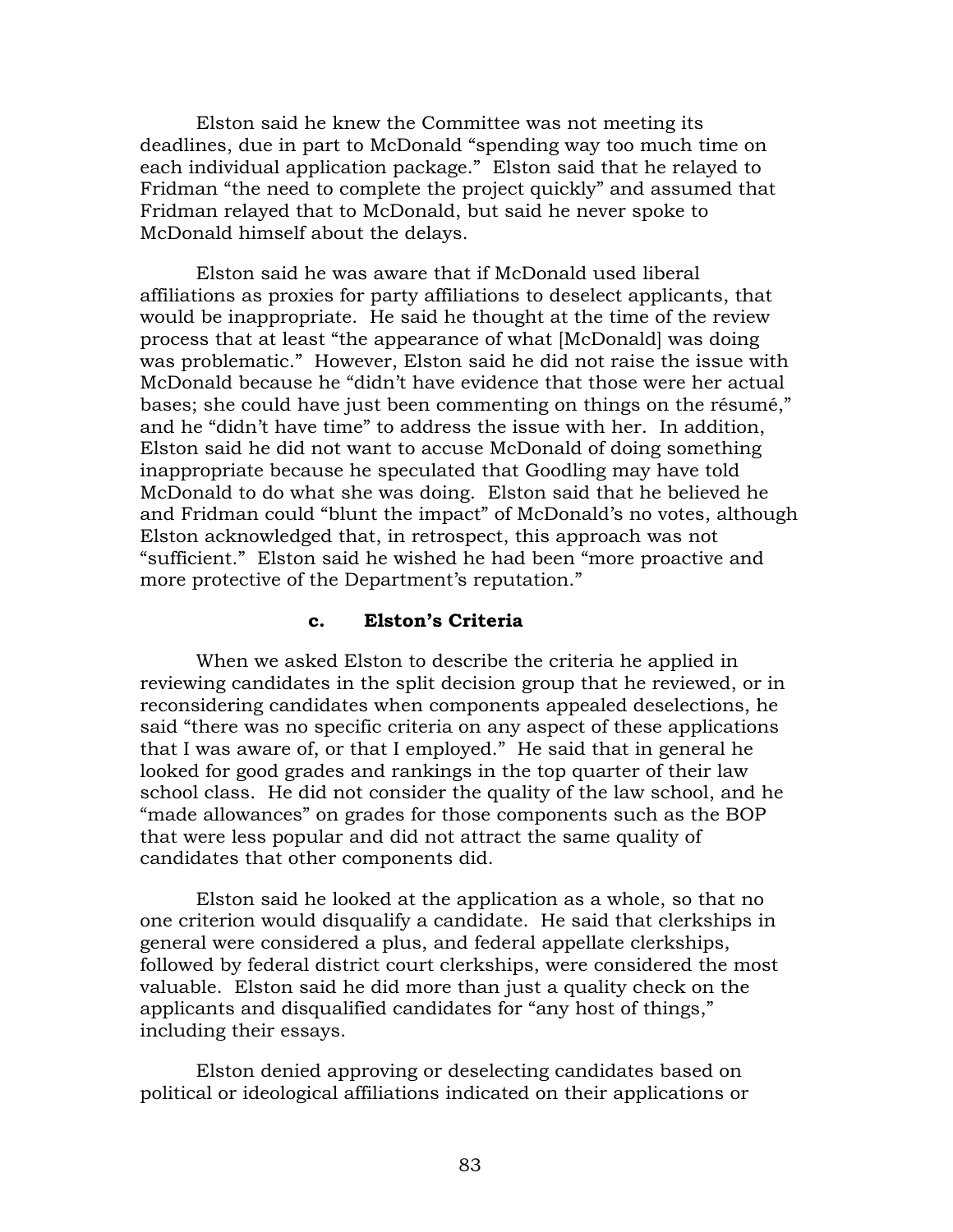identified through the Internet searches. He said he attempted to do exactly the opposite. However, later in our interview Elston said that he knew the Committee had put a lot of effort into reviewing the applications and he did not want to veto all of McDonald's decisions. He said he often upheld her no vote, but for reasons other than the ones relied on by McDonald. Elston said that, in hindsight, he is concerned that when McDonald voted no on candidates based on their political or liberal affiliations, those candidates received a second review from him and therefore received much higher scrutiny than the candidates that McDonald approved. He conceded "that the process was not as level a playing field as it should have been."

Elston said he was very surprised to learn during our interview of him that close to half of all SLIP applicants initially were deselected. He said he did not know why that happened. Elston also said he did not have any sense of deselection trends because the review was done on a rolling basis.

Elston acknowledged in our interview that when he became aware in the spring of 2007 of the allegations that Goodling had used political affiliations in hiring career immigration judges, "I had in the back of my mind the concern that, that some of those same things were at work in the Honors Program in hindsight." He said he became concerned that "there was political stuff going on," and that the Honors Program and SLIP may have been "Monica-ized."

Elston noted that the Screening Committee's review became a huge problem for the Department and in hindsight he wished he had done things differently, including conducting more of a strict quality check of the applications rather than a fuller review and consulting with the Justice Management Division's General Counsel to get an opinion on whether considering certain factors was consistent with the regulations. Elston stated that he knew there was a problem with the Screening Committee's review, but "it was bigger than I recognized." He also said he was "embarrassed to have been a part of something that has brought so much negative publicity to the Department."

### **d. Elston's Explanations on Specific Deselected Candidates**

In addition to asking Elston about the general criteria he used, we showed Elston applications of approximately 50 highly qualified candidates who were deselected and asked him to explain the decisions. These were candidates Fridman said he believed he approved, which indicated that the two negative votes were cast by McDonald and Elston. As an illustration of his answers, we provide Elston's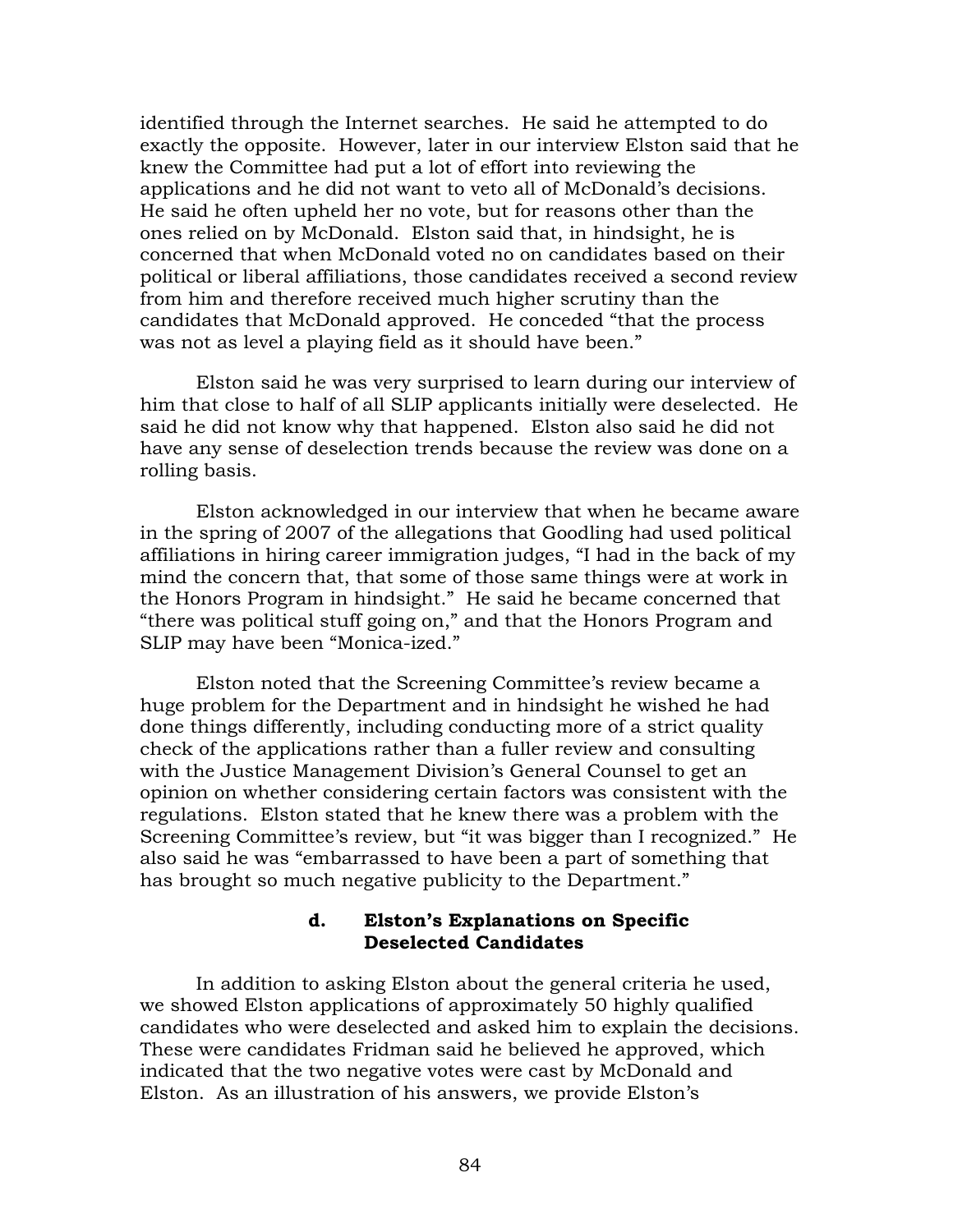explanation for how he believed he evaluated several of those candidates.

For example, we asked Elston about a deselected Honors Program candidate who was first in his class at Georgetown Law School, had clerked for a judge on the U.S. District Court for the Southern District of New York, was clerking for a judge on the U.S. Court of Appeals for the Second Circuit, and had been an articles editor on a law journal. He had also worked for a Democratic U.S. Senator and a human rights organization. Elston said he did not recall why this candidate was deselected. He noted that the candidate had written a note about using international law as a tool in constitutional interpretation. Elston explained that if McDonald had read the article and confirmed that the candidate was advocating the use of international law in constitutional interpretation, that would "be of concern."

We asked Elston about another deselected Honors Program candidate who was enrolled in a joint degree program for law and urban planning at Harvard, served as an articles editor on a law journal, graduated in the top 5 percent of his undergraduate class at Harvard, and had worked on a congressional campaign for a Democrat.<sup>[54](#page-89-0)</sup> Elston said he remembered the applicant because he had "chuckled" at the following portion of his essay:

In high school I thought that I wanted to captain a Green Peace skiff in the North Atlantic. I figured that was what serious environmentalists did, and I wanted to be a serious environmentalist. I decided later that potential martyrdom on the high seas was not for me, and rather than operate at the margins, I would prefer a job in which I could have a less antagonistic and more direct impact.

When asked how he voted on this candidate, Elston said, "A lot of times when I chuckled, I said no." Elston said he was certain McDonald would have circled items on this application.

I would imagine this is one she felt kind of strongly about. And that would have . . . played into my thinking, as well, [be]cause I didn't . . . feel comfortable just sort of trashing all the work that was, was being done by Esther and Dan. Would I . . . let it though today? Sure. . . .

<span id="page-89-0"></span><sup>54</sup> The applicant did not indicate the congressional candidate's party affiliation on his application, but an Internet search revealed that the candidate was a Democrat.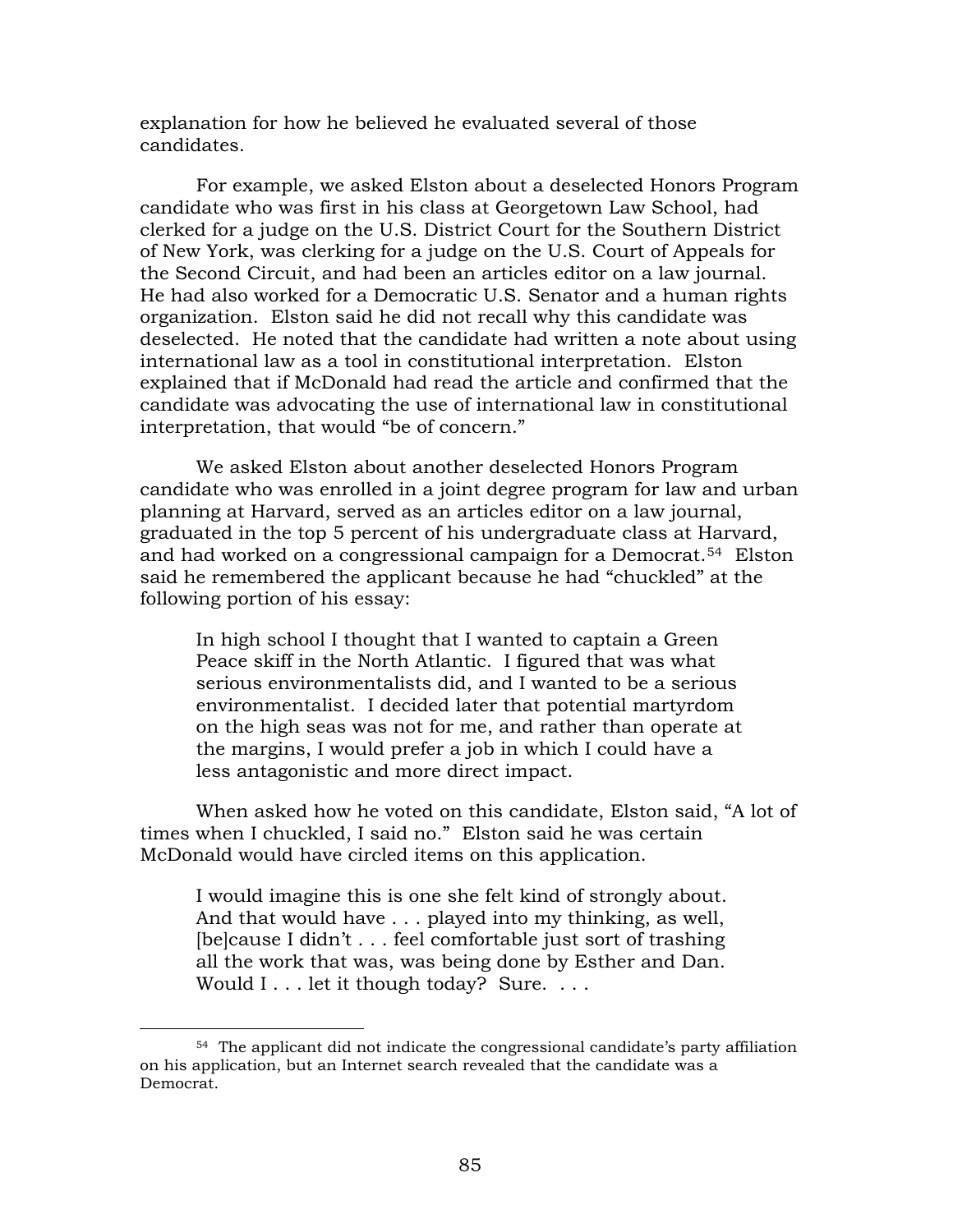I couldn't vote . . . with Dan all the time. I mean, if Esther felt very strongly and it came though clearly on a résumé, I gave that weight. . . .

You can review the application package and come away with a, with a conclusion that this is not a person who comes to the Department with [an] . . . evenhanded approach to environmental issues. And . . . I think [in] that case I voted with Esther on it.

We asked Elston about a deselected Honors Program candidate selected by ENRD who was in the top 10 percent of his class at Lewis and Clark University, was an articles editor for an environmental journal, and had worked for Earthjustice and the Northwest Environmental Defense Center.[55](#page-90-0) The candidate indicated in his essay a strong interest in working in environmental law, including that he wanted "to serve as part of the team charged with enforcing the world's most comprehensive environmental laws, and with defending the crucial work of our environmental and resource management agencies."

Elston commented that while he did not know anything about the organizations that the candidate worked for

the impression I'm left with after a quick look at this is that this is someone who had come to the Environment Division . . . with an agenda, not with an open mind as to the best way to enforce the environment, environmental laws. . . . I had a negative reaction to that. So, I may well have voted with Esther on that one.

We asked Elston about another deselected Honors Program candidate who had graduated from Yale Law School, had been a member of the *Yale Law Journal*, graduated *summa cum laude* with a Bachelor of Arts degree from Yale College, was clerking for a judge on the U.S. Court of Appeals for the Second Circuit, had studied Arabic, and had worked with a human rights organization.

Elston said he looked for people with Arabic language skills and that he also knew the judge this candidate was clerking for, so he believed he would have been enthusiastic about this candidate. Elston

<span id="page-90-0"></span><sup>55</sup> The applicant described Earthjustice as "the nation's leading nonprofit environmental law firm" and the Northwest Environmental Defense Center as a "nonprofit, public interest environmental organization as well as Lewis and Clark Law School's largest student group." Its website describes Earthjustice as the successor to the Sierra Club Legal Defense Fund.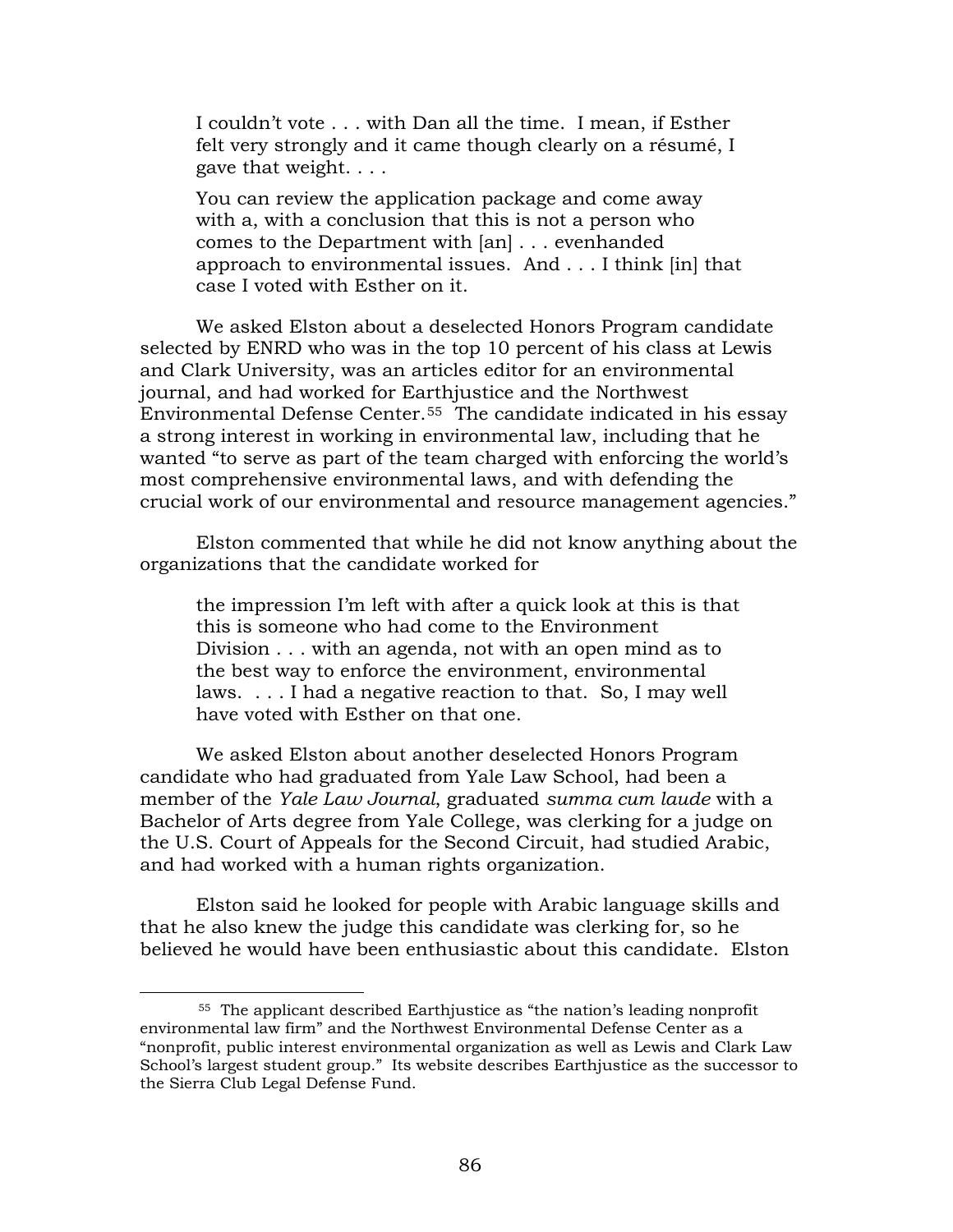could not explain why the candidate was deselected and said he was "starting to get concerned that some 'yes' pile [applications] got in the 'no' pile."

We asked Elston about a deselected SLIP candidate who was a student at Harvard Law School, graduated in the top 5 percent of his undergraduate class from the University of California, Berkeley, was an editor on Harvard's human rights journal, had interned with a city attorney's office and a state court judge, and had worked for 5 years in marketing before entering law school.

In his essay, the candidate referred to his perception that working for the government would be "work for the people" where "principles forged by experience, prudence and moral obligation" would guide the work. In his last line of the essay, the candidate stated, "It is precisely this ability to have my principles guide my work that inspires me to be a government lawyer." Elston thought he would have reacted negatively to that last sentence because "I believe that a civil servant enforces the law impartially [and] often times is called upon to set aside his or her own beliefs." However, Elston stated that he had no recollection of whether he reviewed the application and voted no.

We showed Elston many similar applications of highly qualified applicants with either liberal or Democratic Party affiliations who had been deselected. Elston said he could not recall these applications and could not explain why they had been deselected.

### **e. Elston's Decisions on Appeals**

We also questioned Elston about his decisions on the components' appeals of deselected candidates. As noted above, Elston alone decided the appeals submitted by the components. Elston denied component appeals of 16 of the 32 Honors Program candidates and 13 of the 18 SLIP candidates who had been initially deselected. Because many of the candidates whose appeals were denied had strong academic credentials, we showed Elston some of those candidates' applications and asked him to explain his decisions. Elston at first said that "for the most part I granted appeals." However, Elston also stated that he had a "bias against overturning the work that the Screening Committee had done" and accordingly his "bias was to not grant appeals because to do so would undermine the departmental review process." Elston said he

was not going to automatically reverse decisions that were already made. I felt like there was some burden on them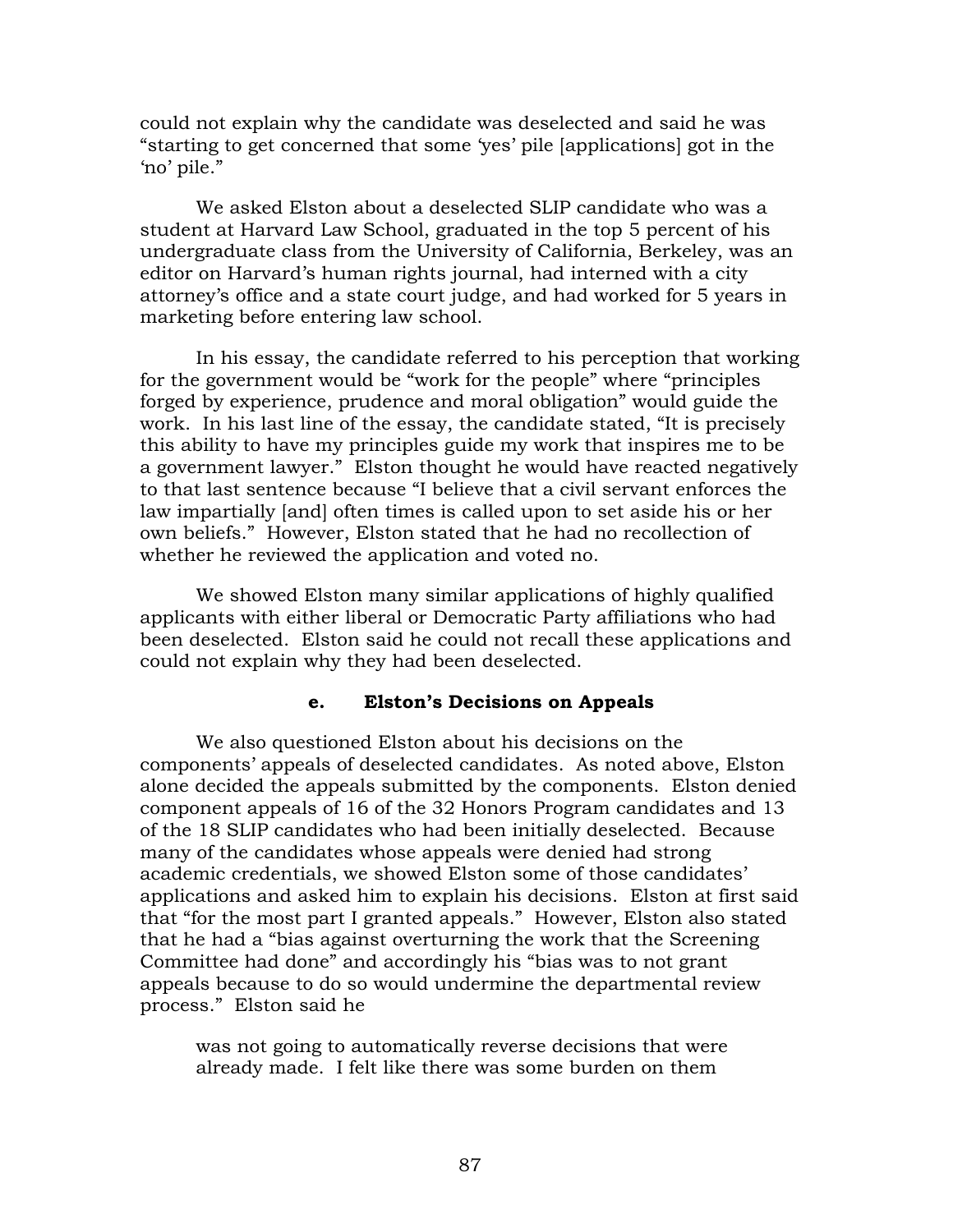[the components] to give me a compelling reason to interview them.

We discussed with Elston appeals of specific candidates. For example, we asked Elston why he denied the appeals of two candidates by the Civil Division. One candidate was a student at Harvard Law School, had an undergraduate degree from Princeton University, had worked for Planned Parenthood and a Democratic Senator, and had received high praise for her work during a SLIP internship the previous summer. Another candidate had graduated sixth in his law school class from the University of Alabama, had been a member of the law review, had interned for the Public Defender Service, currently was clerking for a federal judge, and had written a paper on the detention of aliens under the Patriot Act.

Elston's only explanation for deselecting these candidates was that he was "pretty offended" by the Civil Division's appeal, which stated that the Division screeners had taken the responsibility of selecting candidates seriously and "given the care we exercise in making these selections, we would urge some deference to the difficult choices." Elston said he found the appeal offensive because the Division employees were "basically saying we know better" and "you should defer to us." However, Elston could not explain why he accepted other candidates appealed by the Civil Division but denied these two candidates. He noted that his appeal decision e-mail to the Civil Division was sent late at night and added, "I didn't spend a lot of time thinking about them."

Elston recalled that Civil Division AAG Keisler subsequently made a personal appeal in a telephone call on behalf of the candidate who worked for Planned Parenthood, which caused Elston to reverse his decision and reinstate that candidate. Elston said he did not recall Keisler telling him that people were concerned this candidate had been deselected because she worked for Planned Parenthood.

We asked Elston why he denied the request of U.S. Attorney Carol Lam to interview a candidate who graduated in the top third of her class at Stanford Law School, was *summa cum laude* with an undergraduate degree from George Washington University, was clerking for a judge on the U.S. Court of Appeals for the Ninth Circuit, and had previously worked for the Center for the Study of Sexual Minorities in the Military.[56](#page-92-0)

1

<span id="page-92-0"></span><sup>56</sup> According to its website, the Center for the Study of Sexual Minorities in the Military, which has since changed its name to the Michael D. Palm Center,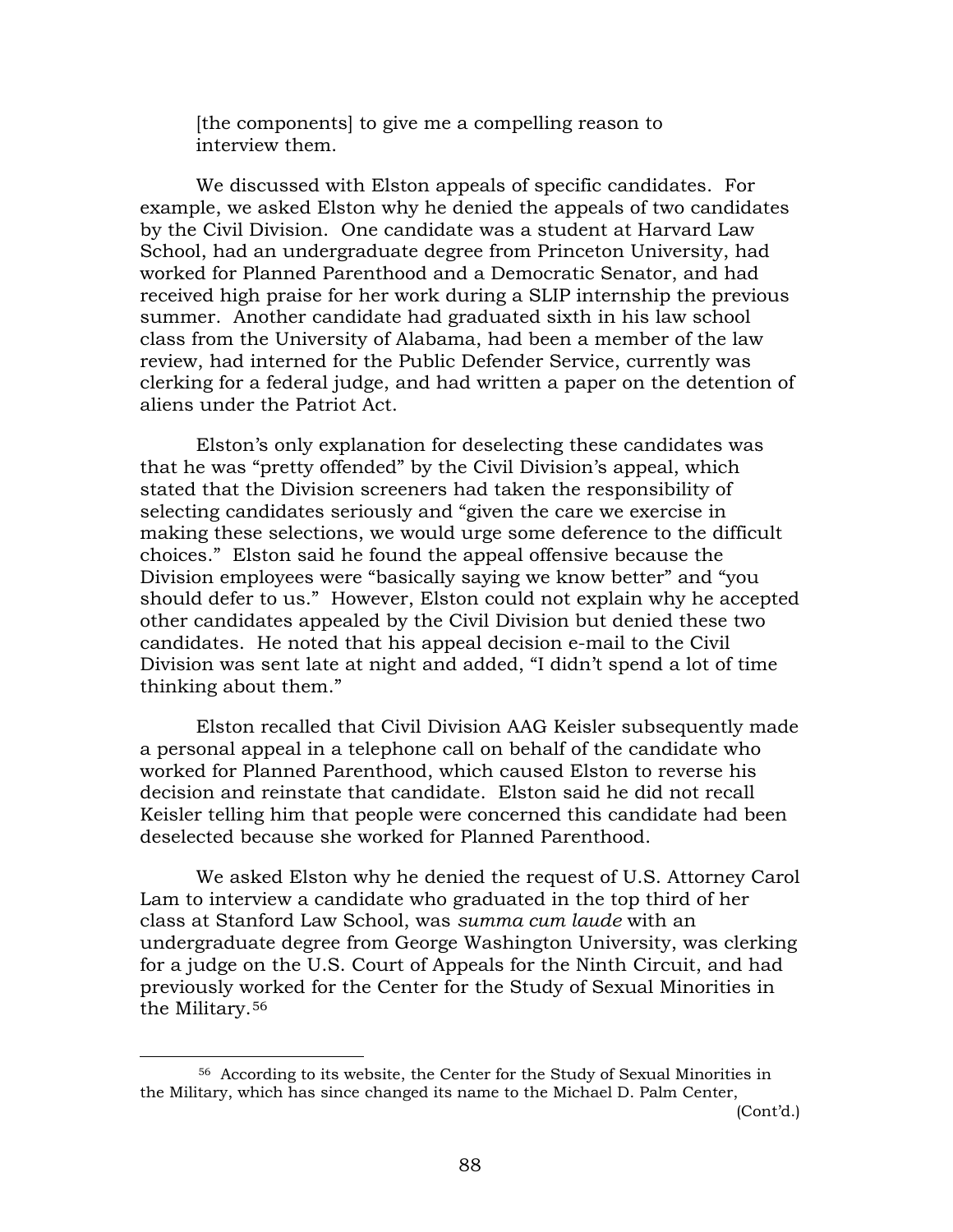Elston said he could not recall the reasons for his decision, but thought he may have struck the candidate based on a reference in her essay that being a federal prosecutor would afford her the opportunity to exercise prosecutorial discretion in deciding what charges were appropriate and whether to offer a plea bargain. Elston said this caused him to conclude that "this is the kind of AUSA that would in my view not necessarily stand up for the law with respect to sentencing and department policy."

We asked Elston about his denial of the Antitrust Division's appeal on behalf of a candidate who was in the top 10 percent of his class at the University of Minnesota Law School, was a law review editor, graduated from the Wharton School of Business at the University of Pennsylvania, was clerking for a federal appellate judge, and listed membership in both the Federalist Society and the American Constitution Society with a comment that he was "open-minded to all points of view." The candidate also noted in his essay that he was capable of defending positions such as the constitutionality of the "President's NSA's wiretapping program" even though he "remained personally conflicted" about the program.

 Elston said he was "surprised" that he did not grant the appeal and could not recall the reason for his decision. He noted, however, that the dual memberships in the Federalist Society and the American Constitution Society was not the reason. Elston said that he may not have granted the appeal because this candidate was listed fourth among six candidates that the component was appealing and he may have assumed that the component listed the candidates in order of priority. However, Elston could not recall why he granted the appeals of other candidates requested by this component, including one who was fifth on the appeal list, had lower grades, attended a lower-tier law school, and had no political or ideological affiliations on his application.

We asked Elston about an appeal he denied of a candidate who was a student at Georgetown Law School with a 3.08 grade point average, who graduated in the top third of his undergraduate class at Georgetown University, and who had worked for Senator John Kerry's presidential campaign. The candidate selected the Criminal Division as one of the components he was interested in, stated in his essay that he had "always wanted to be a prosecutor," explained that his interest had been heightened by his friendship with the victim of a sexual assault

promotes the interdisciplinary analysis of lesbian, gay, bisexual, transgender, and other marginalized sexual identities in the armed forces. Its work has been cited by those supporting the inclusion of homosexuals in the military.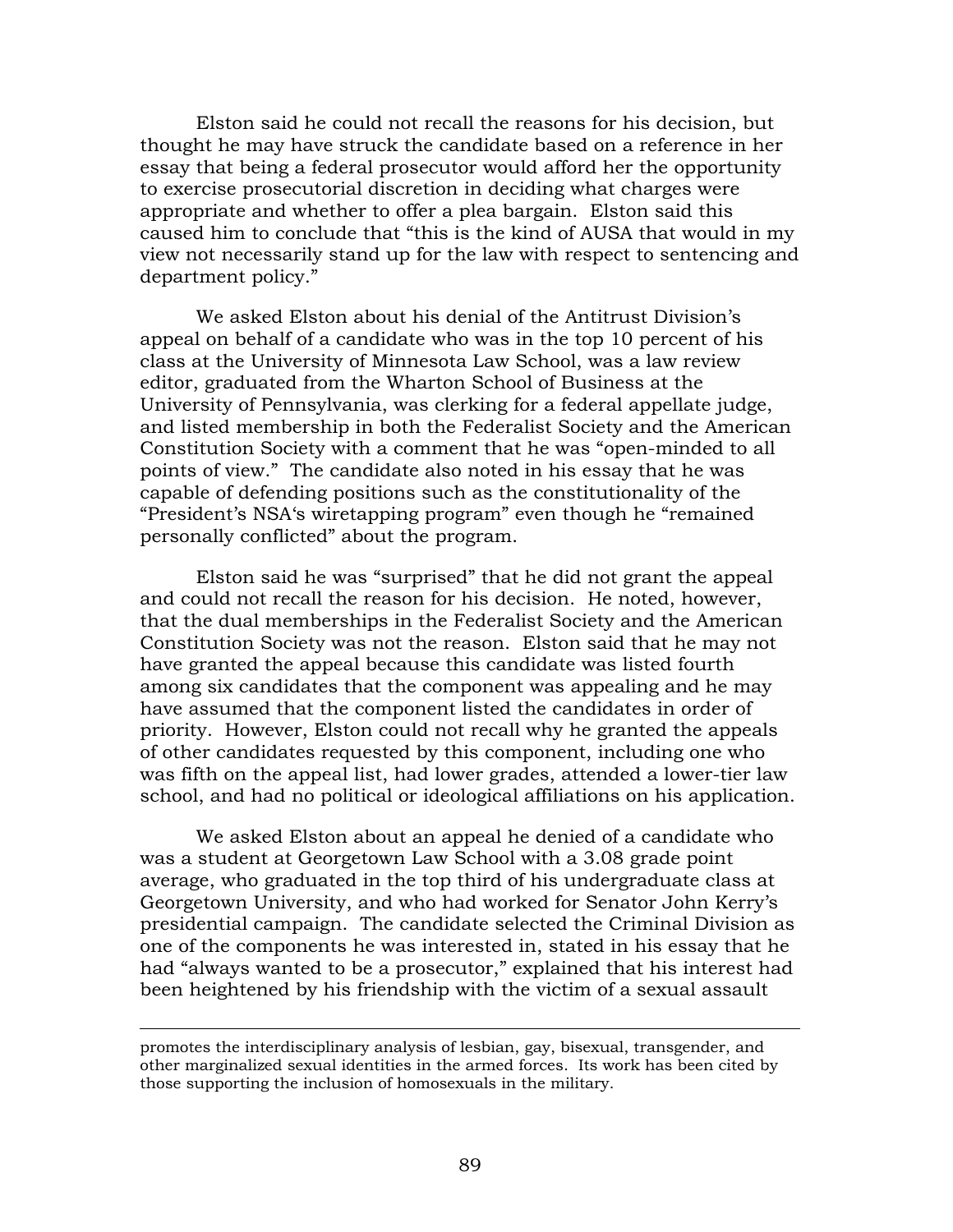but that his interest in prosecuting was not "limited to rapists," and included a paragraph that spoke highly of the role of the U.S. Attorney.

Elston denied that the candidate's work on the Kerry campaign had any negative effect on his decision. Rather, Elston said that one of the reasons he did not grant the appeal was because other than selecting the Criminal Division as one of the components he was interested in, the applicant "didn't express an interest in the Criminal Division." Elston stated that his essay was not sufficient to express an interest in the Criminal Division because the Division "doesn't prosecute sex offenders" and "does very different things than U.S. Attorneys' Offices."[57](#page-94-0) Elston also said that his grades were not impressive and that he used too many exclamation points (we found three on the three-page application), which was a "pet peeve" of Elston's.

We asked Elston why he denied the appeal of a SLIP candidate who was a student at Yale Law School, a member of the *Yale Law Journal,* a Rhodes Scholar, a Truman Scholar, graduated *summa cum laude* from Yale College, interned with the U.S. Attorney's Office for the Southern District of New York, had researched national security and terrorism issues for Yale Law Professor Bruce Ackerman, and had worked for the Minnesota Advocates for Human Rights, the Coordinating Council for Children in Crisis, and the Legal Services Organization's Trafficking Clinic.[58](#page-94-1) AAG Keisler had sent Elston an e-mail indicating that this candidate was the top priority among all those SLIP candidates that the Civil Division was appealing.

Elston said that this candidate "looks like a perfectly outstanding candidate, although she doesn't say much in terms of essay that would give us a view as to why she's interested in public service." Elston said he could not recall why he did not grant this appeal and that he would have granted it at the time of his interview with us. Elston noted that the date of the e-mail exchange with Keisler discussing this candidate was November 24 and "by this time I was really tired of these things."

<span id="page-94-0"></span><sup>57</sup> We note that Elston's statement that the Criminal Division does not prosecute sex offenders is incorrect. The Child Exploitation and Obscenity Section of the Criminal Division prosecutes violations of federal law related to producing, distributing, receiving, or possessing child pornography, transporting women or children interstate for the purpose of engaging in criminal sexual activity, and traveling interstate or internationally to sexually abuse children. In addition, this Section has jurisdiction to prosecute cases of child sexual abuse on federal and Indian lands.

<span id="page-94-1"></span><sup>58</sup> Professor Ackerman published a book in the spring of 2006 entitled, *[Before](http://yalepress.yale.edu/yupbooks/book.asp?isbn=0300112890)  [the Next Attack: Preserving Civil Liberties in an Age of Terrorism](http://yalepress.yale.edu/yupbooks/book.asp?isbn=0300112890).*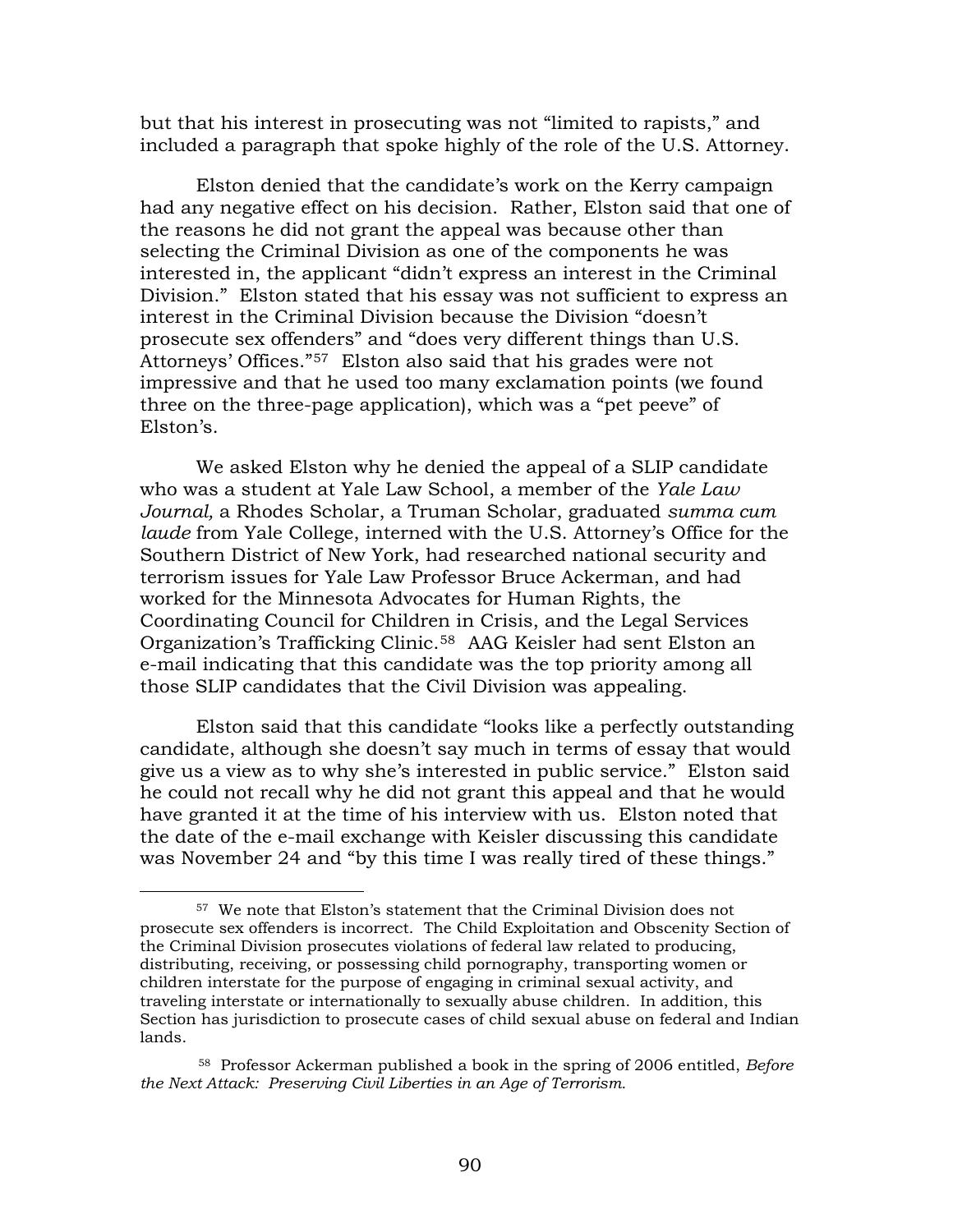We also asked Elston about a SLIP candidate who was a thirdyear student at Yale Law School, had secured a clerkship on the U.S. Court of Appeals for the Ninth Circuit for the fall of 2007, had a master's degree in history from Harvard University, graduated *cum laude* from Yale College, had successfully served as a SLIP with the Department, and had a security clearance. The candidate's application also stated that she had worked for a Democratic Congressman and had worked at the Yale Lowenstein Human Rights Clinic on human rights issues "arising from the war on terror." Elston was unable to say why the candidate was deselected. Elston said he remembered being moved in a positive way by the personal essay the candidate had written about some difficulties in her childhood. However, Elston said he found this candidate's essay "a little bit troublesome" because she said she wanted to work at the Department where she would "be able to consider both the needs of my client and also what is best for my country." Elston said that "line attorneys in the Department of Justice don't get to indulge themselves [by] deciding for themselves what's best for the country." Nevertheless, Elston said he did not think that statement in the essay would constitute a reason to disqualify somebody with an outstanding record and an otherwise great essay.

We asked Elston why he denied the appeal of a SLIP candidate who was a student at Stanford Law School, an editor on the Stanford Journal of International Law, President of the Stanford International Human Rights Association, and had graduated *summa cum laude* from Northwestern University. Elston said there was nothing familiar to him about the application so he could not explain why he did not approve it. However, on reading the applicant's essay when we showed it to him, Elston said that he had a negative reaction to her statement that working for the Department would stimulate her conscience as well as her brain and allow her to work on cases that she cared about. Elston stated:

[T]hose kinds of things [in essays] strike me as being, as being an indication that this person views it all right to put their own judgment about what's right and wrong ahead of what the law, or, or policy requires.  $\ldots$  But it's just not the job of a line career attorney to, you know, decide in a metaphorical sense what's right and wrong.

Elston said he took those kinds of considerations into account when reviewing the substance of applicants' essays. He said that an attorney's "job is to follow the policies of the Department even if you disagree with them. And so, that's the kind of person that I'm looking for when I'm looking for a line Assistant."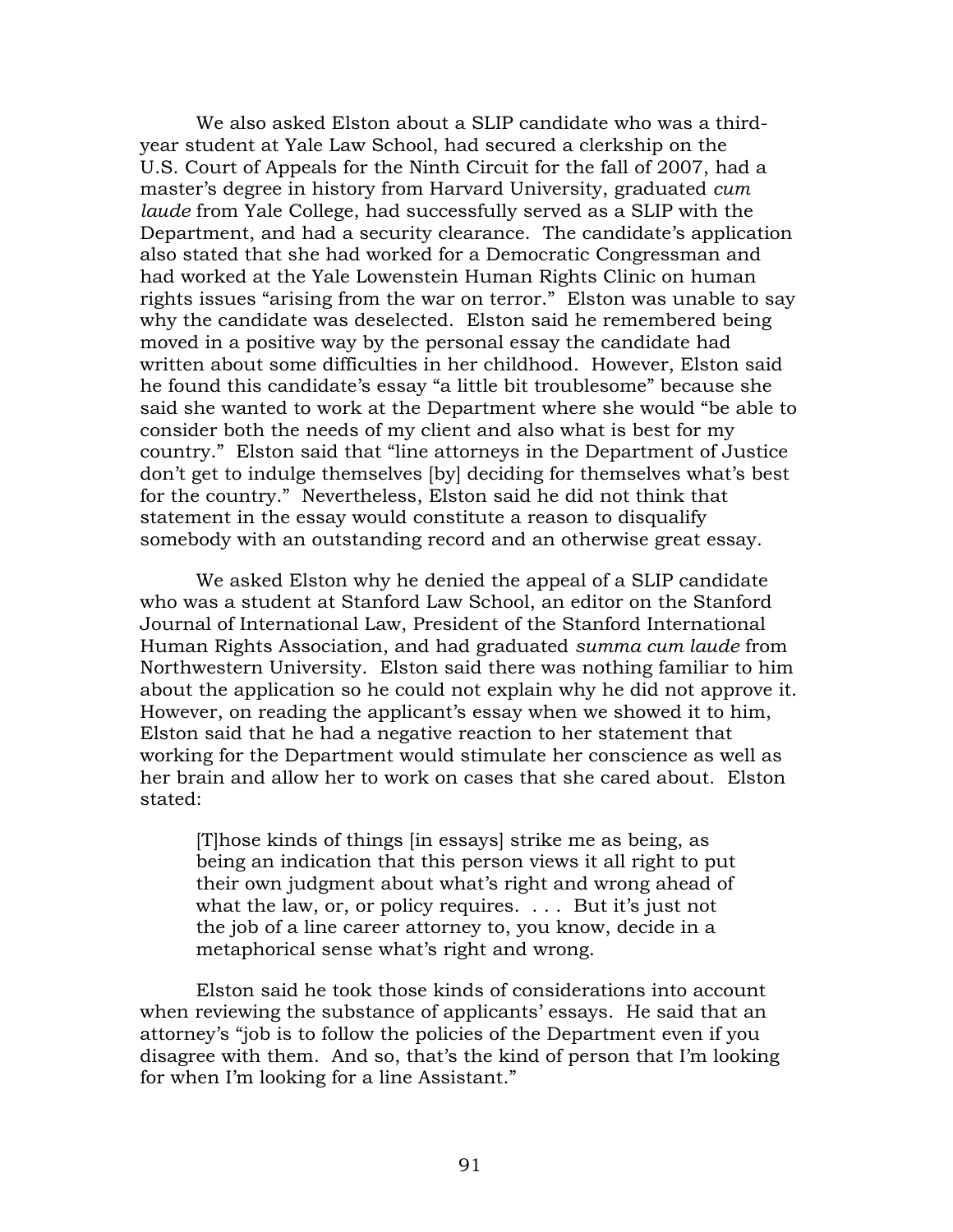## **H. Conclusions on 2006 Honors Program and SLIP Hiring Process**

The evidence in our investigation – including the documentary evidence, the testimony of witnesses, and the analysis of the applications of candidates who were selected for interviews and who were deselected by the 2006 Screening Committee – supports the conclusion that political or ideological affiliations were used to deselect candidates from the Honors Program and SLIP.

As discussed below, we concluded that while Fridman did not use political or ideological affiliations in his evaluation of candidates, the evidence indicates that both McDonald and Elston did. As a result, many qualified candidates were deselected by the Screening Committee because of their perceived political or ideological affiliations.

First, with regard to Fridman, we found him to be credible in his explanation of how he conducted his review of candidate applications and in describing what factors he considered. Fridman also took reasonable steps to notify his supervisors that improper criteria may have been applied in the Honors Program and SLIP review process. Fridman was uncomfortable with the instructions he was given by Elston, and he discussed them with Tenpas, his first line supervisor. Tenpas advised him to apply only criteria he believed were appropriate and to seek further clarification from Elston, which Fridman did. When Fridman observed McDonald applying what he believed were inappropriate criteria, he brought his concern to Elston's attention, even pointing out specific examples. Elston assured Fridman that he agreed with him and that he need not worry about McDonald because Elston would cast the deciding vote. We believe that Fridman acted appropriately under the circumstances.

The evidence demonstrates that, by contrast, McDonald used inappropriate criteria in her evaluations. The November 29, 2006, e-mail from McDonald to Elston and Fridman opining on ATF SLIP candidates is direct evidence that McDonald inappropriately evaluated candidates based on the candidates' political or ideological affiliations. McDonald wrote that she voted against candidates because their essays used "leftist commentary and buzz words" such as "environmental justice," "social justice," "making policy," or "anything else that involves legislating rather than enforcing." She also expressed disapproval of candidates' affiliations with liberal organizations such as the American Constitution Society, the Poverty and Race Research Action Council, Greenpeace, and Greenaction. Her remarks in the e-mail about "leftist commentary" suggested that this was not an isolated incident or the first time she had applied these criteria. Moreover, Fridman and Elston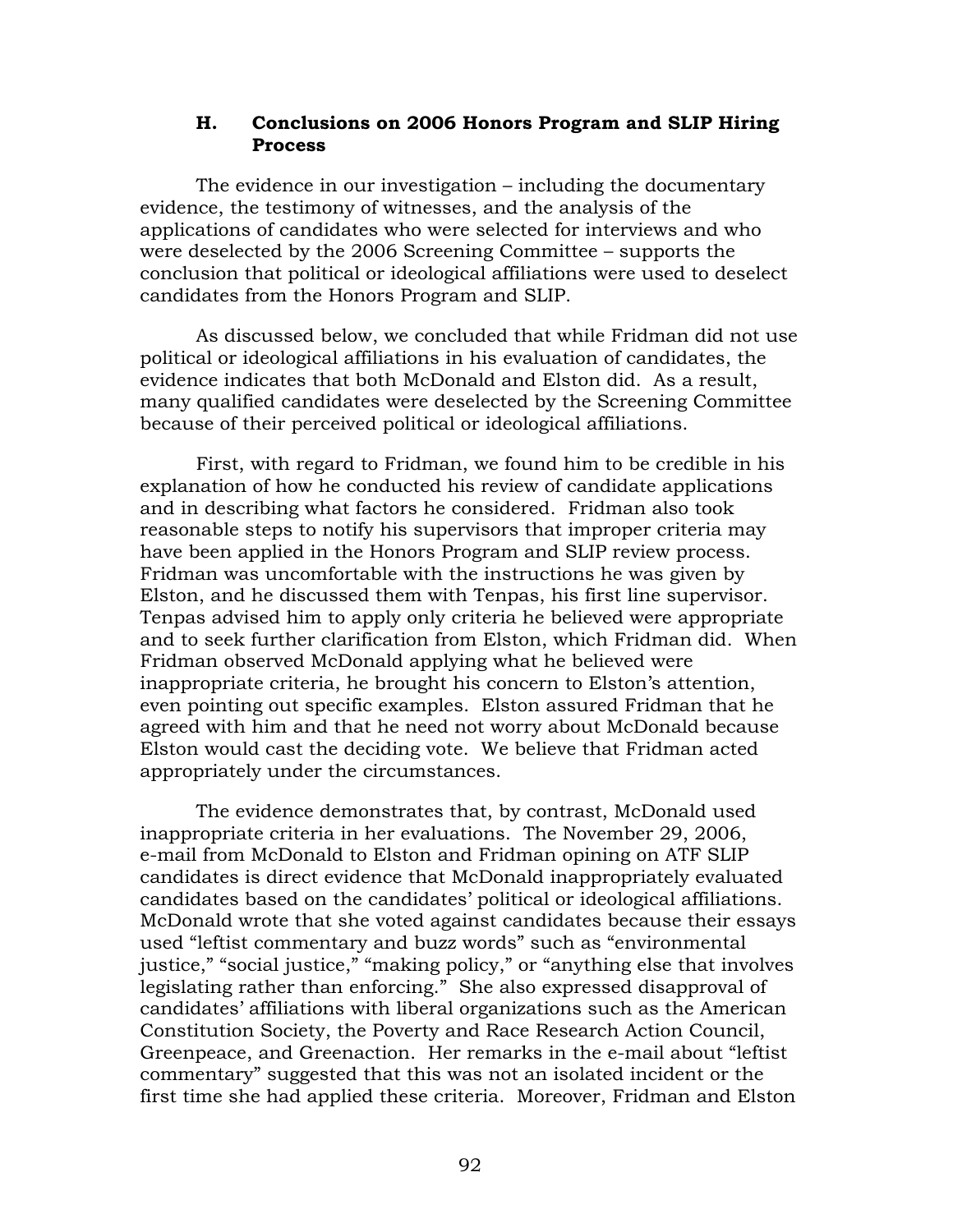both told us that McDonald's comments in the November 29 e-mail were consistent with other comments she made in her review of Honors Program and SLIP applications.

Fridman also told us that McDonald circled items and expressed concern about applications that indicated a candidate had worked for a judge, law professor, or legislator she considered liberal, was a member of or had worked for a liberal organization, or expressed views in a law review article that were not entirely consistent with positions taken by the current administration. Elston also acknowledged that McDonald appeared to have considered political or ideological affiliations in her review of applications.

We do not know what, if any, instructions McDonald was given about how to judge the candidates.<sup>[59](#page-97-0)</sup> No one acknowledged instructing her or knew who did. We concluded that the Department's handling of such an important assignment as screening for Honors Program and SLIP hiring to be deficient. First, the Department assigned a new and inexperienced attorney to perform this important function. McDonald had been at the Department less than a month when she received this assignment and was only 3 years out of law school. Second, we found no evidence that Mercer, Elston, or anyone else gave her any instructions about how to perform the screening or what criteria should and should not be used. Third, when Elston, the head of the Committee, was informed by Fridman that McDonald appeared to be making recommendations based on political or ideological affiliations, Elston did not discuss this with her or instruct her that this was inappropriate.

Based on the results of our investigation, we concluded that McDonald committed misconduct and violated Department policies and civil service law by considering political or ideological affiliations in assessing Honors Program and SLIP candidates.

However, we believe the most significant misconduct was committed by Elston, the head of the Screening Committee. Elston failed to take appropriate action when he learned that McDonald was routinely deselecting candidates on the basis of what she perceived to be the candidates' liberal affiliations. We also concluded that Elston

<span id="page-97-0"></span><sup>59</sup> However, we found evidence that McDonald knew that using political and ideological affiliation was inappropriate, but did it anyway. As noted above, in an e-mail dated October 25, 2006, unrelated to the Honors Program and SLIP, McDonald advised a friend applying for a career position with the Department "there's not much I can do apart from recommending you because there are legal constraints on career hiring to ensure that it's not political."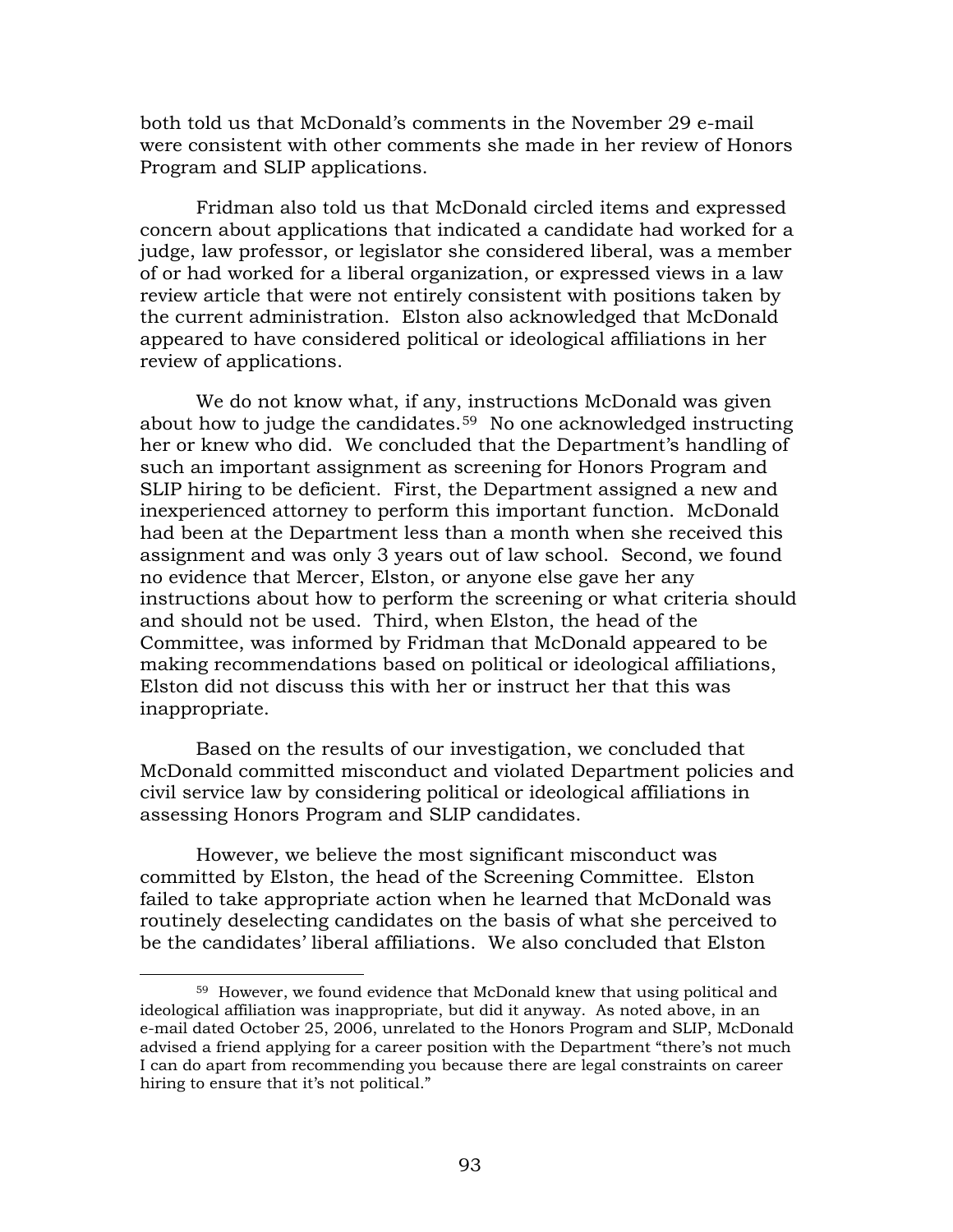deselected some candidates – and allowed the deselection of others – based on impermissible considerations.

As the leader of the Screening Committee, Elston should have ensured that the Committee members used appropriate criteria in making decisions, in accord with federal law and Department policy. Yet, he did not discuss with Fridman and McDonald the proper criteria for evaluating candidates. Elston provided only cursory and vague instructions to Fridman (such as eliminate "wackos and wack jobs"). Elston's additional instruction to Fridman that they wanted to hire candidates who were supportive of or who had views consistent with the Attorney General's views on law enforcement was also deficient because such an ambiguous criterion easily could be used to identify and deselect those who held ideological views that differed from the administration's. Elston failed to provide any instruction to McDonald, who was a junior attorney new to the Department. Moreover, after he became aware early in the screening process that McDonald was rejecting candidates based upon what she perceived to be their liberal affiliations, he did not discuss that impropriety with her.<sup>[60](#page-98-0)</sup>

Elston told us that he decided not to talk to McDonald about the criteria she was using because even if she was rejecting candidates based on their liberal affiliations, he and Fridman could overrule her. Elston admitted, however, that he frequently gave deference to McDonald's decisions because he could not always vote against her "and trash the work of the Screening Committee." Elston also stated that he wished he had been "more proactive and more protective of the Department's reputation."

As explained below, we concluded that Elston violated federal law and Department policy by deselecting candidates based on their liberal affiliations. First, the data analysis indicates that highly qualified candidates with liberal or Democratic Party affiliations were deselected at a much higher rate than highly qualified candidates with conservative or Republican Party affiliations. Second, Elston admitted that he may have deselected candidates in a few instances due to their affiliations with certain liberal causes. Elston also was unable in

<span id="page-98-0"></span><sup>60</sup> Although Elston stated that he did not know whether McDonald's no votes were actually based upon the negative comments she was making about the candidates' liberal affiliations, we found that statement disingenuous. Fridman told Elston that McDonald was doing this, and the notations on the applications, which Elston recognized as McDonald's handwriting, showed that McDonald was circling and commenting on these groups. Moreover, many of these candidates had stellar credentials, and there was no other apparent reason for McDonald recommending their deselection.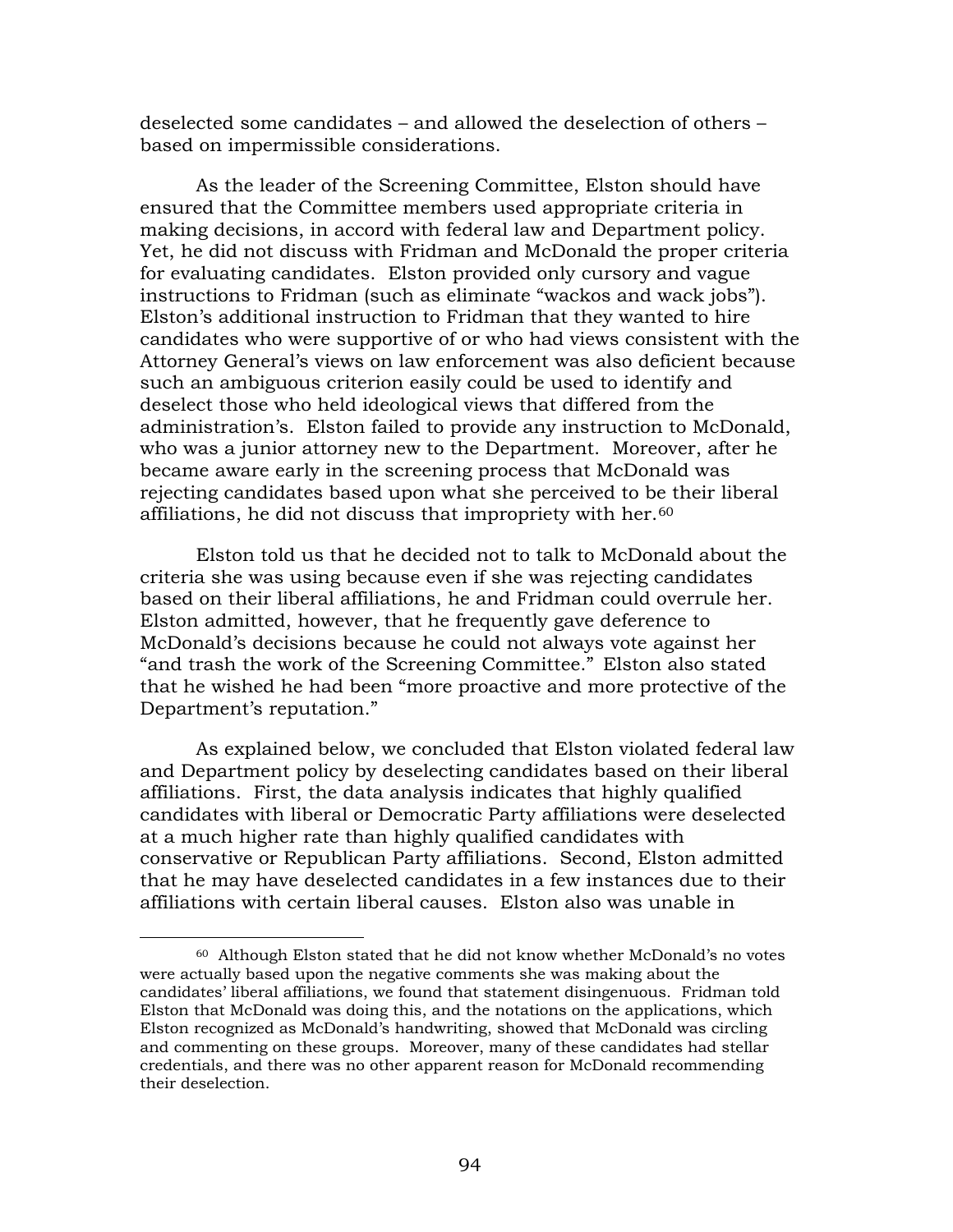specific cases to give a credible reason as to why highly qualified candidates with liberal or Democratic Party affiliations were deselected.

While Elston generally denied that he considered political or ideological affiliations in evaluating candidates, he admitted when questioned about certain candidates that he considered aspects of those candidates' ideological affiliations in his evaluation. For example, Elston admitted that in two instances he would have voted with McDonald to deselect the candidates based on their affiliations with pro-environment causes because he did not want the candidates coming to the Department "with an agenda" or without "an evenhanded approach" to environmental issues.

 In addition, Elston consistently was unable to provide credible explanations as to why he denied the appeals of the highly qualified candidates who had liberal or Democratic Party affiliations. His proffered reasons were also inconsistent with other statements he made or actions he took. For example, as discussed above, Elston said he rejected two highly qualified candidates with liberal affiliations because he was offended by the appeals submitted by the Division which he thought showed a lack of deference to the Screening Committee. However, Elston could give no reason why he approved other candidates included in the Division's appeal. Similarly, Elston believed he may have rejected one highly qualified candidate because the candidate was listed fourth among the list of six candidates that the component was appealing and he assumed the component was listing the candidates in order of priority. However, Elston granted the appeal for another candidate who was listed fifth out of the six candidates the component was appealing, had lower grades at a lower-tier school than the candidate who was listed fourth, but who had no affiliations on his application that could be categorized as liberal or conservative.

Similarly, we did not find credible Elston's explanation that he may have denied the appeal of a highly qualified candidate who had worked for the Center for the Study of Sexual Minorities in the Military because he concluded the candidate would not "stand up for the law with respect to sentencing and Department policy" due to the statement in her essay that she would be able to exercise prosecutorial discretion as a federal prosecutor. We also did not credit Elston's other explanation for denying this candidate – that she was not academically qualified because she was in the top third rather than the top quarter of her class at Stanford Law – since it was inconsistent with his actions in approving other candidates from lower-tier law schools with lower grades.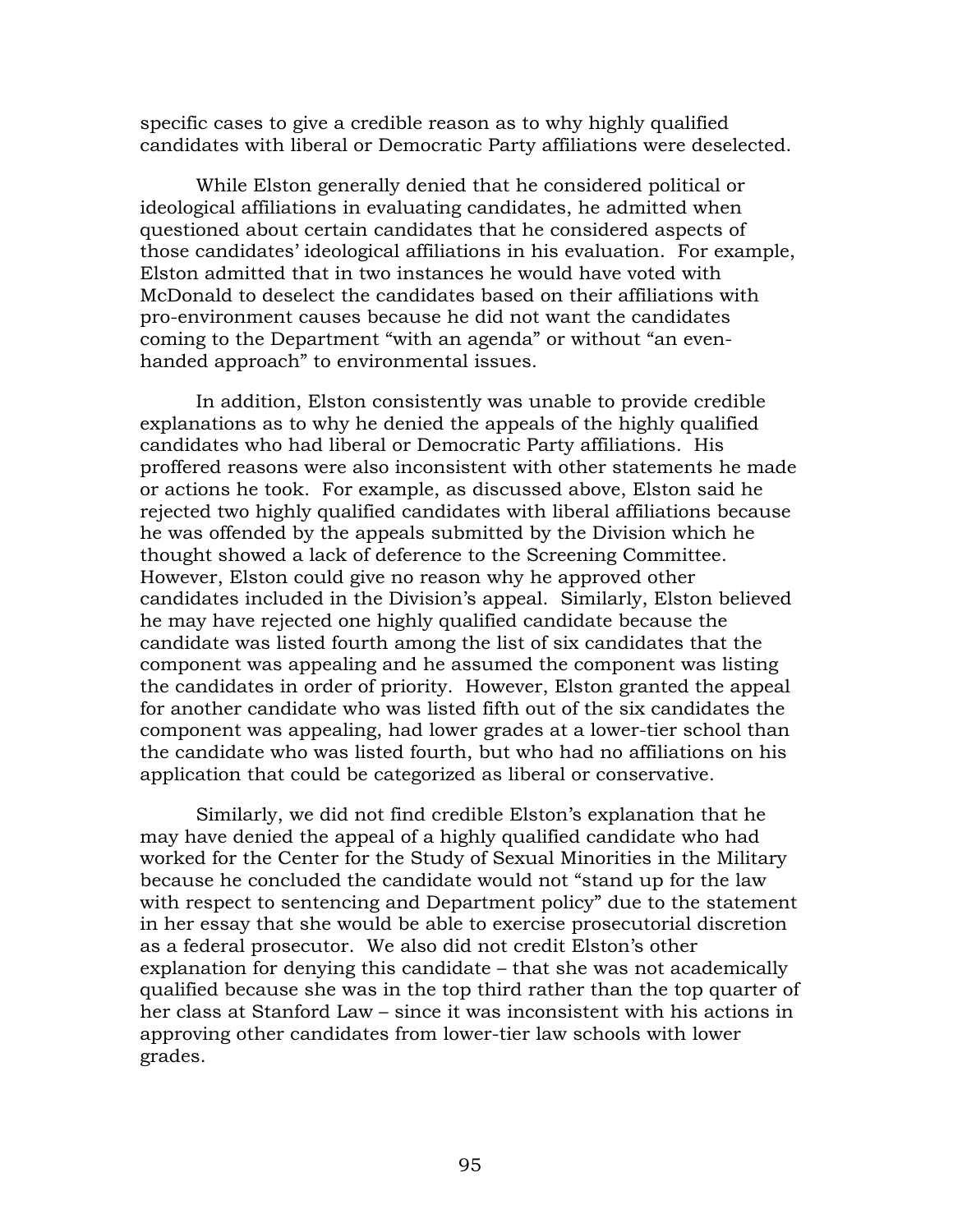During his interview, Elston also frequently pointed to lines in candidates' essays that may have been a basis for deselecting candidates because he said these statements could be indications that the candidates would improperly follow their own consciences rather than the Department's policies. These included statements such as the candidate wanting to work for the Department because the job would allow the candidate "to consider what is best for my country."

In addition to Elston's failure to provide credible explanations for his actions during his interview, we concluded that Elston was not candid with others in the Department who questioned him during the hiring process about why candidates were being deselected. According to at least 12 witnesses, Elston stated that the candidates were deselected on the basis of grades, grammatical mistakes in writing, or inappropriate information on the Internet. Yet, as our data analysis demonstrated and as Elston reluctantly acknowledged, these reasons could not adequately explain why many candidates were deselected.

Moreover, Elston tried to minimize his role in selecting candidates when he was questioned by others about the Committee's decisions. Elston frequently explained that other Committee members had been responsible for the decisions and described his role as a conduit. However, the evidence demonstrated that he was casting the deciding vote on a significant number of candidates that Fridman had approved and McDonald had rejected.

 In sum, we found that Elston was aware that McDonald was rejecting candidates based on her perception of the candidates' political or ideological affiliations and that he failed to intervene, discuss it with her, or stop her from doing so. We also concluded that Elston committed misconduct, and violated federal law and Department policy, when he deselected candidates and denied appeals based on his perception of the political or ideological affiliations of the candidates.

 We also concluded that OARM Director DeFalaise did not adequately or timely address the concerns that were brought to his attention concerning the Screening Committee's deselections.[61](#page-100-0) As Director of OARM, DeFalaise played a key oversight role in the administration of the Honors Program and SLIP. During the 2006 process, he became aware that an unusually large number of candidates were deselected, that the deselections included highly

<span id="page-100-0"></span><sup>61</sup> OPR Counsel H. Marshall Jarrett recused himself from the evaluation of DeFalaise's conduct.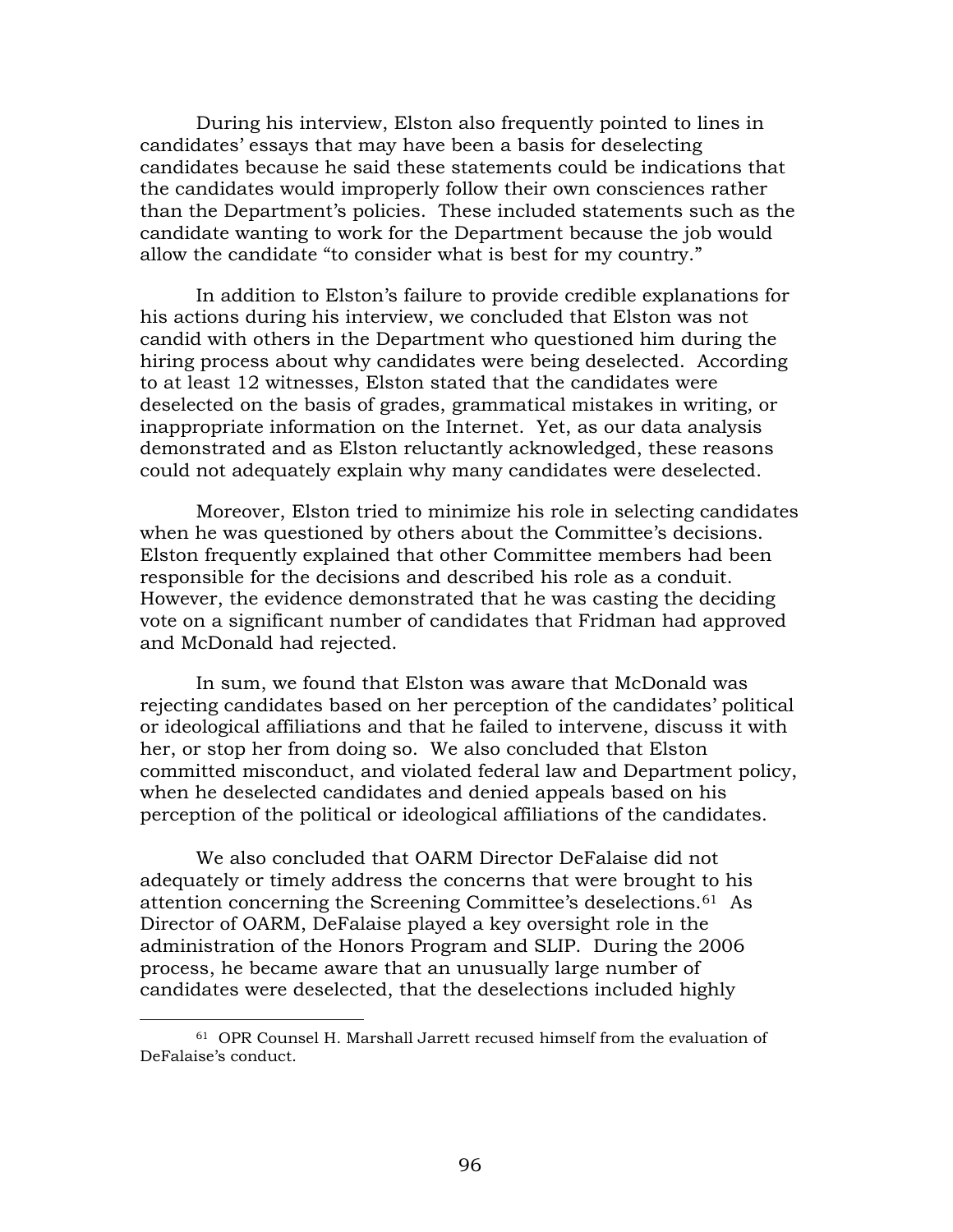qualified candidates, and that some component officials were concerned that political considerations were being taken into account. Although Elston told DeFalaise that the deselections were based on legitimate reasons such as academic qualifications, we believe that DeFalaise had sufficient evidence to, at a minimum, raise concerns about the Screening Committee's criteria or the deselection of particular candidates directly with Elston or discuss those concerns with other senior leaders at the Department.

 Finally, we concluded that Acting Associate Attorney General Mercer did not adequately address the concerns that were brought to his attention by several senior Department officials that the Screening Committee's deselections appeared to have been politicized. In his role as Associate Attorney General, Mercer had oversight authority over the Tax Division and Civil Division, as well as other components participating in the Honors Program and SLIP hiring process. In addition, one of his own staff members, McDonald, was a member of the Screening Committee. When Mercer questioned McDonald about the criteria the Screening Committee had applied, McDonald told him that the deselections were based on concerns about academic records, sloppiness of applications, and at times, "a concern that [the applicants] wouldn't be able to follow DOJ policy based upon what they had written."

 Mercer also relied on Elston's assurances that the deselections were based on legitimate concerns about academics or the sloppiness of applications without any further inquiry, even though he had been informed by other Department officials that they believed that academically qualified candidates had been deselected. Similarly, Mercer relied on Elston's assurances that Elston would improve the process even though Elston was involved in selections that were alleged to have been politicized. Further, Mercer had learned from Associate Deputy Attorney General David Margolis that the meeting Elston held on improving the process had not gone well and that a lot of people had left the meeting "disturbed" and "not satisfied." We believe that, based on Mercer's oversight authority over the Tax and Civil Divisions and other participating components, he should have pursued the matter further with Elston.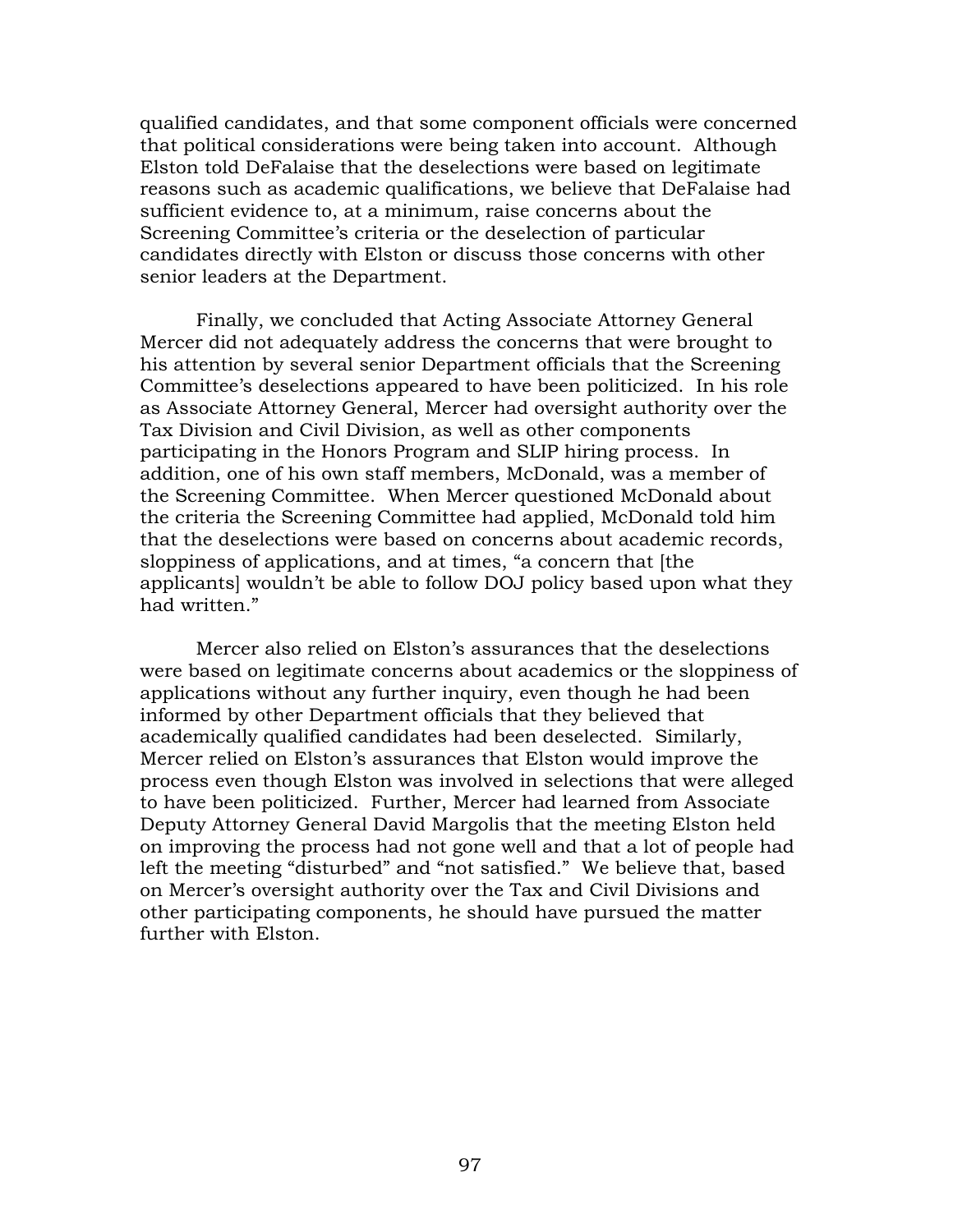#### **IV. Conclusions and Recommendations**

As our report describes, in 2002 the Honors Program and SLIP hiring process was fundamentally changed by an Attorney General's Working Group to enable the Department's senior leadership to have more input into the selection of candidates. Prior to that time, career employees within each component administered the interview and selection process for the Honors Program and SLIP. In 2002, participation in the process by political officials in the components increased, as directed by the Attorney General's Working Group, but dropped off significantly in subsequent years.

Under the system implemented by the Attorney General's Working Group beginning in 2002, a Screening Committee composed primarily of politically appointed employees from the Department's leadership offices had to approve all Honors Program and SLIP candidates for interviews by the components.

In 2002, many deselections were required because of budget constraints. The data showed that candidates with Democratic Party and liberal affiliations apparent on their applications were deselected at a significantly higher rate than candidates with Republican Party, conservative, or neutral affiliations. This pattern continued to exist when we compared a subset of academically highly qualified candidates from the three groups. However, we found no other evidence that the members of the Screening Committee intentionally considered political or ideological affiliations in making their deselections, and the Committee members all denied doing so. While we were unable to prove that any specific members intentionally made deselections based on these prohibited factors, the data indicated that the Committee considered political or ideological affiliations when deselecting candidates.

During the next 3 years, from 2003 to 2005, the Screening Committee made few deselections, and we found no evidence that deselections were made based on political or ideological affiliations.

However, we found that in 2006 the Screening Committee inappropriately used political and ideological considerations to deselect many candidates. We determined that a disproportionate number of the deselected Honors Program and SLIP candidates had liberal affiliations as compared to the candidates with conservative affiliations. This pattern was also apparent when we examined the data for membership in the liberal American Constitution Society compared to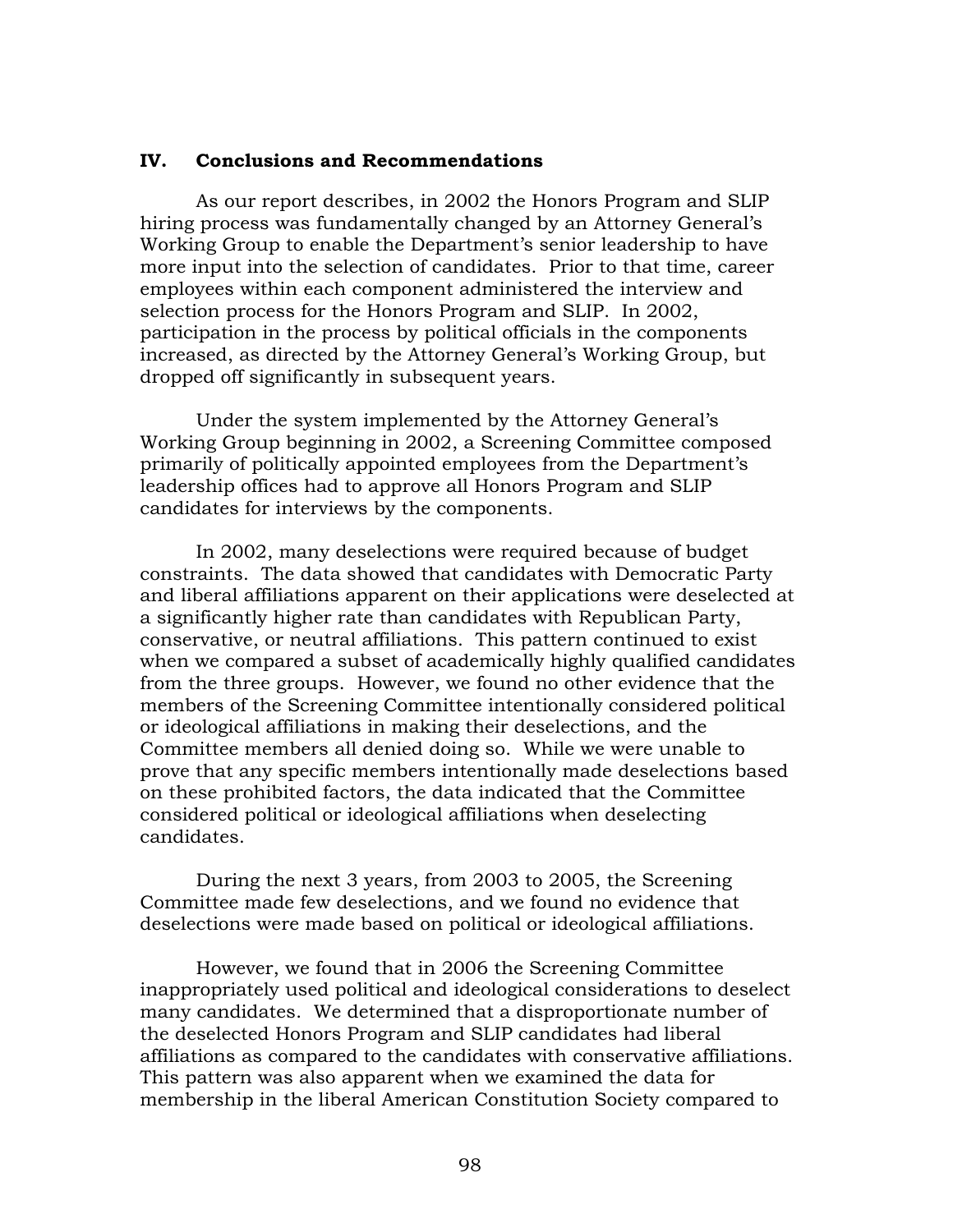the conservative Federalist Society for SLIP candidates and when we compared applicants with Democratic Party affiliations versus Republican Party affiliations for both Honors Program and SLIP candidates. The disproportionate pattern was also apparent when we examined candidates who were highly qualified academically.

 The documentary evidence and witness interviews also support the conclusion that two members of the 2006 Screening Committee, Esther Slater McDonald and Michael Elston, took political or ideological affiliations into account in deselecting candidates in violation of Department policy and federal law. For example, the evidence showed that McDonald wrote disparaging statements about candidates' liberal and Democratic Party affiliations on the applications she reviewed and that she voted to deselect candidates on that basis.

We also found that Elston, the head of the 2006 Committee, failed to take appropriate action when he learned that McDonald was routinely deselecting candidates on the basis of what she perceived to be the candidates' liberal affiliations. The evidence also showed that Elston himself deselected some candidates – and allowed the deselection of others – based on impermissible considerations. Despite his initial denial in our interview that he did not consider such inappropriate factors, he later admitted in the interview that he may have deselected candidates in a few instances due to their affiliation with certain causes. In addition, Elston was unable to give a credible reason as to why specific highly qualified candidates with liberal or Democratic credentials were deselected.

We concluded that, as a result of the actions of McDonald and Elston, many qualified candidates were deselected by the Screening Committee because of their perceived political or ideological affiliations. We believe that McDonald's and Elston's conduct constituted misconduct and also violated the Department's policies and civil service law that prohibit discrimination in hiring based on political or ideological affiliations.

However, because both McDonald and Elston have resigned from the Department, they are no longer subject to discipline by the Department for their actions. Nevertheless, we recommend that the Department consider the findings in this report should either McDonald or Elston apply in the future for another position with the Department.

With regard to the processes used by components for selecting candidates, we received significant allegations that inappropriate considerations were used in selecting candidates in the Civil Rights Division. The OIG and OPR are jointly investigating various allegations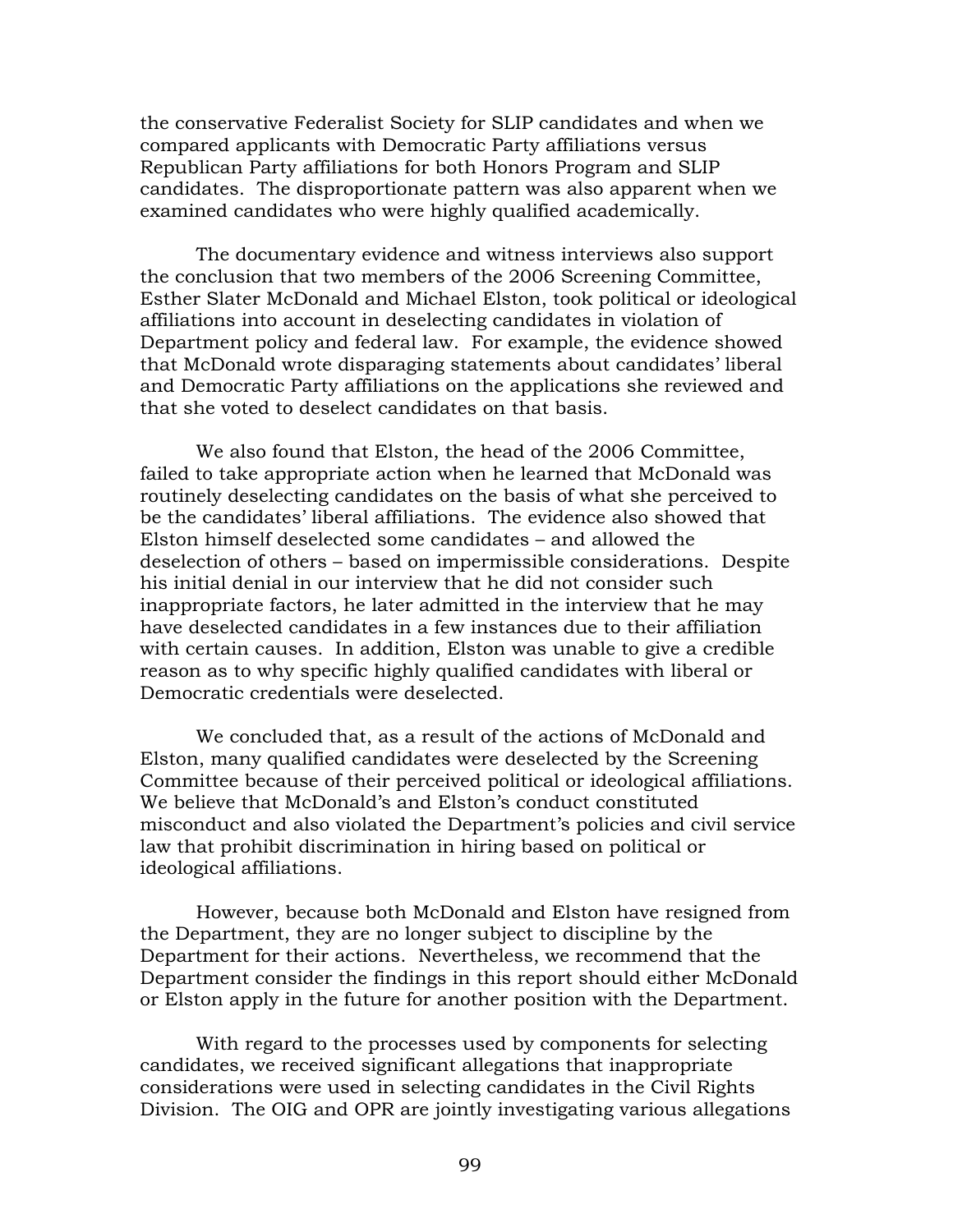involving the Civil Rights Division, and we will provide our findings in a separate report when that investigation is concluded.

As to the remaining components, we generally found that the Honors Program and SLIP hiring processes were largely controlled by career employees and were merit based. We did not find evidence to indicate that components employed inappropriate criteria such as political or ideological affiliations to select candidates for the Honors Program or SLIP. While some concerns were raised concerning the Criminal Division's selection of candidates in 2005, we did not find sufficient evidence to conclude that political or ideological affiliations were used to either approve or eliminate candidates for that Division.

 In addition, we believe that various employees in the Department deserve credit for raising concerns about the apparent use of political or ideological consideration in the Honors Program and SLIP hiring processes. For example, Daniel Fridman deserves praise for reporting his concerns about the process in 2006 to both his supervisor and Elston and for avoiding the use of improper considerations in his review of candidates for the Honors Program and SLIP. A few DOJ political employees also objected to the apparent use of political or ideological considerations in the hiring process, such as Assistant Attorneys General Peter Keisler and Eileen O'Connor, and they should be credited for raising their concerns. Certain career employees, particularly in the Tax Division and the Civil Division, also pressed concerns about the hiring process. By contrast, we believe that others in the Department, such as Acting Associate Attorney General William Mercer and OARM Director Louis DeFalaise, did not sufficiently address the complaints about the deselections.

 As discussed in this report, as a result of the widespread complaints from career employees that arose following the 2006 selection process, in April 2007 the Department changed the process for selecting Honors Program and SLIP candidates. Under the new process, the Screening Committee was replaced by an Ad Hoc Working Group composed of a senior career employee from each of the major Department components that participate in the Honors Program and SLIP. The components and the Ad Hoc Working Group were also directed to follow the Component Review Standards Guidance that notes that only merit-based criteria should be considered in selecting candidates.

 Under the current process, the Ad Hoc Working Group reviews the Honors Program candidates selected by the components only to ensure that the components' selections comply with the Component Review Standards Guidance and that the number of interviews does not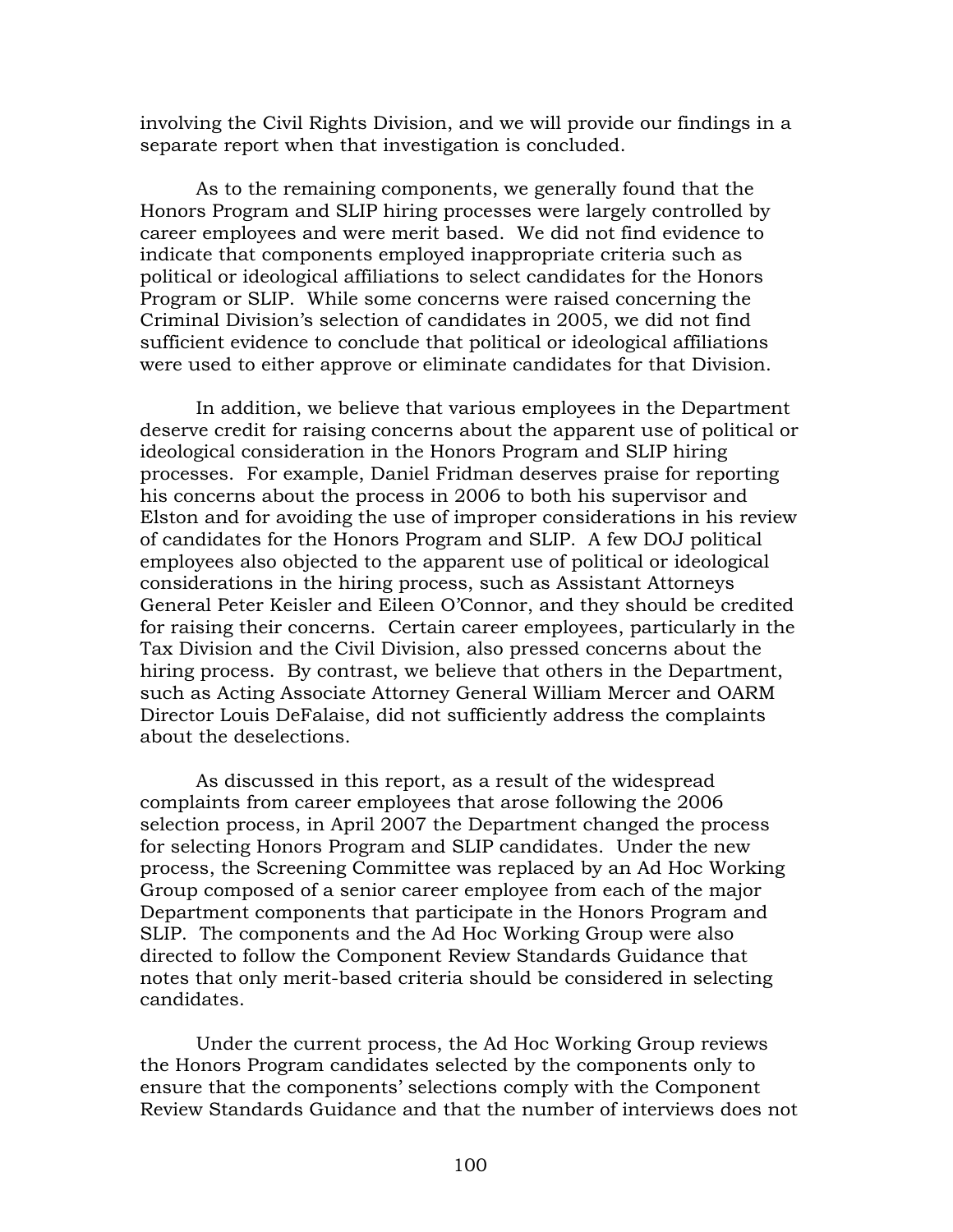exceed budgetary limitations. The Working Group must provide a component with a written explanation of any candidates it identifies as non-compliant with the guidance. In 2007 only 15 candidates were deselected, 14 because of poor academic standing and 1 because of poorly written essays. SLIP candidates are not subject to review by the Ad Hoc Working Group. Instead, OARM randomly monitors SLIP selections for compliance with the guidance.

 In addition to the changes made to the Honors Program and SLIP hiring process, beginning in the summer of 2007 the Department began briefing all new political appointees on merit system principles and prohibited personnel practices as part of the official orientation process. Further, Attorney General Mukasey issued a memorandum on March 10, 2008, requiring all political appointees to acknowledge that they have read the Department regulations that hiring must be merit based and that political affiliations cannot be considered.

 We believe that these changes to the Honors Program and SLIP hiring process are important changes that can help address many of the problems that we found in our investigation. However, we believe the Department should consider additional changes to help ensure that political or ideological affiliations are not inappropriately used to evaluate candidates for the Honors Program and SLIP in the future.

 First, the April 26, 2007, memorandum from the Director of OARM describing changes to the Honors Program and SLIP should be strengthened. The memorandum contains the Component Review Standards Guidance, which provides a description of the merit-based criteria that should be used to evaluate Honors Program and SLIP candidates. However, the memorandum should also explicitly state that political affiliations may not be used as criteria in evaluating candidates and that ideological affiliations cannot be used as a proxy to discriminate on the basis of political affiliation. As we found in this investigation, membership in organizations that are perceived as liberal or conservative can easily be used as a screening device to discriminate on the basis of political affiliation. Moreover, discriminating on the basis of ideological affiliation violates the merit-based principles governing federal employment for career employees, and it undermines confidence in the Department's mission.

 In addition, we believe it is important to consistently remind all employees involved in the selection of Honors Program and SLIP candidates that the selections must be merit based without consideration of political affiliations. Thus, we recommend that the Department implement a process to require all employees participating in the selection of Honors Program and SLIP candidates to formally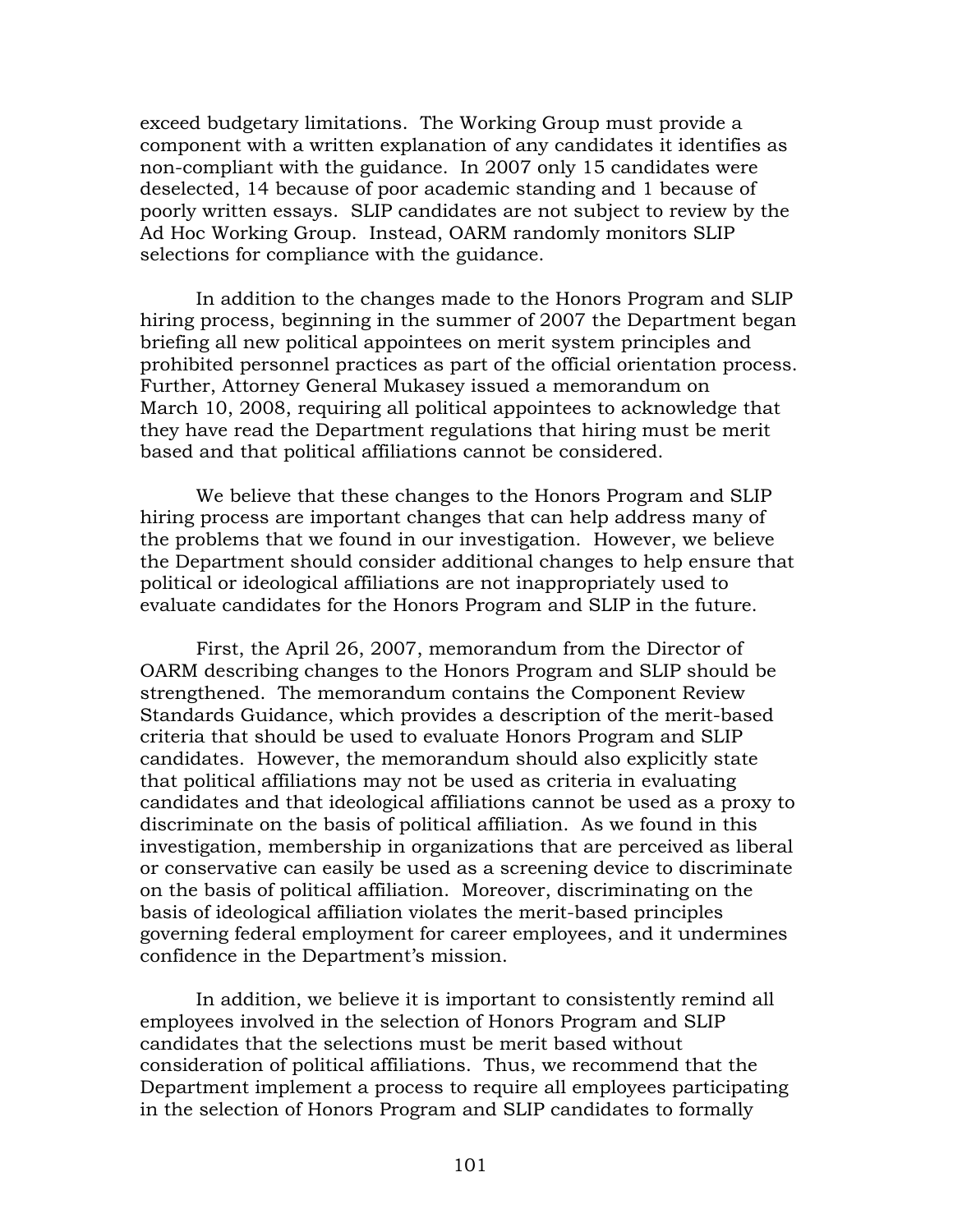acknowledge that they have read the Component Review Standards Guidance and will abide by the standards when selecting candidates.

 We further recommend that the Department include a provision in its Department of Justice Human Resource Order that emphasizes that the process for hiring career attorneys must be merit based and clarifies both that political affiliations cannot be considered and that ideological considerations cannot be used a proxy to discriminate on the basis of political affiliations.

 We also noted that several components that issued their own guidance on hiring failed to include politics on the list of factors, such as race, gender, and age, that cannot be considered in hiring decisions. We recommend that the Department ensure that all components that issue their own guidance on hiring of career employees consistently state that political affiliations cannot be considered and that ideological affiliations cannot be used as a proxy for determining political affiliations.

 In addition, we believe that the briefing currently provided to political appointees about the merit system principles can be strengthened. The written briefing for political appointees stresses that candidates cannot be discriminated against on the basis of political affiliation without mentioning ideological affiliations. We believe the briefing and training material should be clarified to note that candidates should be evaluated based on their merits and that ideological affiliations may not be used as a screening device for discriminating on the basis of political affiliations.

 Finally, we believe that the Department leaders, as well as the Ad Hoc Working Group, must be vigilant to ensure that political or ideological affiliations are not used to select candidates for the Honors Program or the SLIP. The Honors Program is a critical recruiting tool for the Department to bring in talented new attorneys, many of whom will become long-term public servants. It is important for the Department to have a fair and open competition for these positions and to ensure that the selection for the program is based on non-partisan considerations. While we believe the Department has taken important steps to address issues that arose in the selection of candidates for the Honors Program and SLIP candidates in the past, we believe the Department must ensure that the serious problems we found in Honors Program and SLIP hiring do not recur in the future.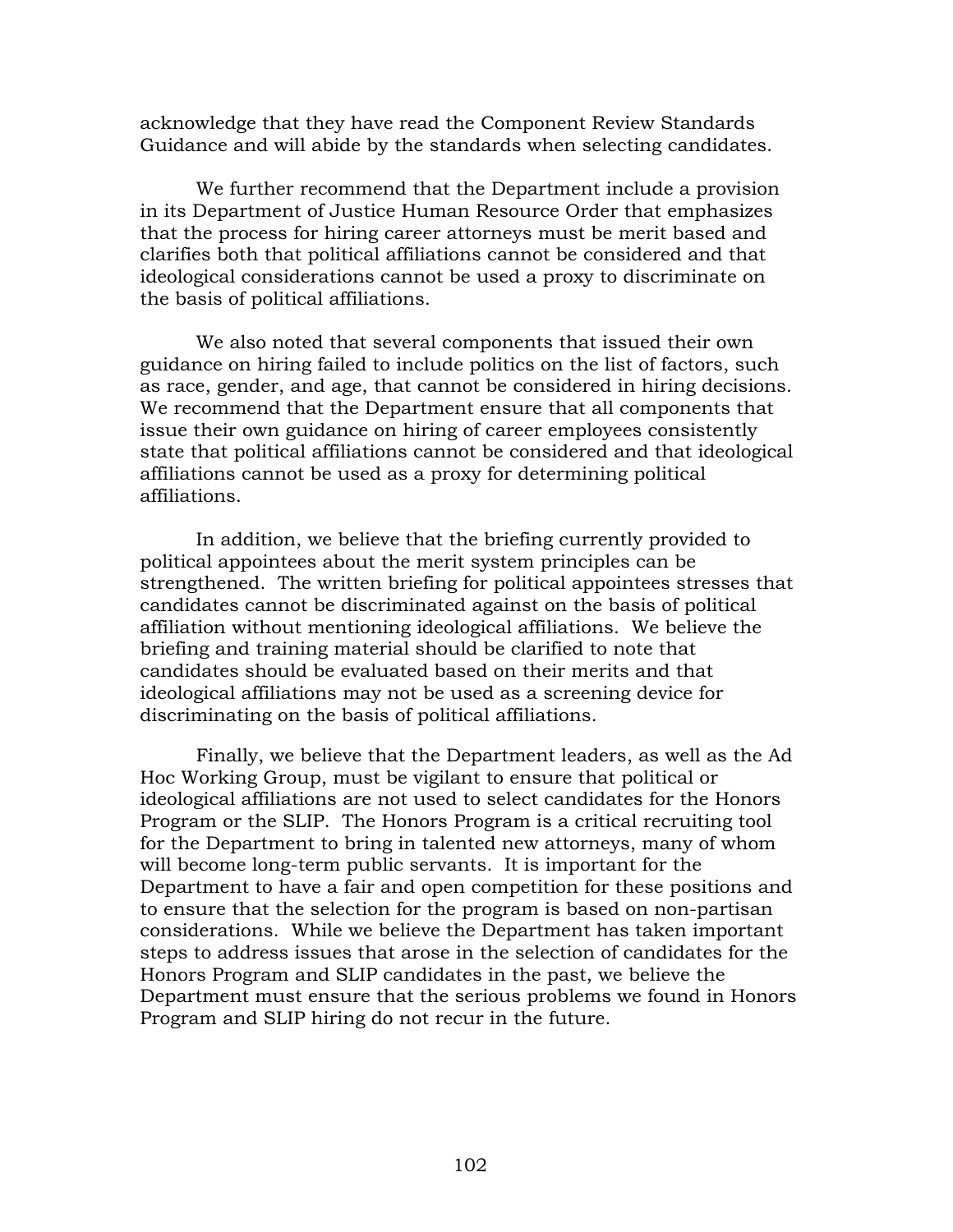# **APPENDIX**

# **2002 HP Organizations**

## Liberal Organizations

American Civil Liberties Union American Constitution Society Amnesty International Bisexual, Gay, Lesbian Advocates Bisexual Law Student Association Capital Area Immigrants' Rights Coalition Center for Constitutional Rights Chesapeake Bay Foundation Coast Alliance Committee of Refugees from El Salvador Conservation International Conservation Law Foundation Earthjustice Electronic Privacy Information Center Environmental Defense Fund Environmental Resources Trust Florence Immigrant and Refugee Rights Project, Inc. Georgetown University Institute for Public Representation Georgia Project Center for Democratic Renewal Grassroots Environmental Effectiveness Network Human Rights Campaign Human Rights Watch Innocence Project International Human Rights Law Group Law Students Against the Death Penalty Lesbian, Gay, Bisexual, and Transgender Alliance Mexican American Legal Defense Midwest Environmental Advocates NAACP Legal Defense National Wildlife Federation Natural Resources Defense Council Nature Conservancy New York University Brennan Center for Justice Northwest Environmental Defense Center NOW Legal Defense Partnership for Civil Justice Physicians for Human Rights Planned Parenthood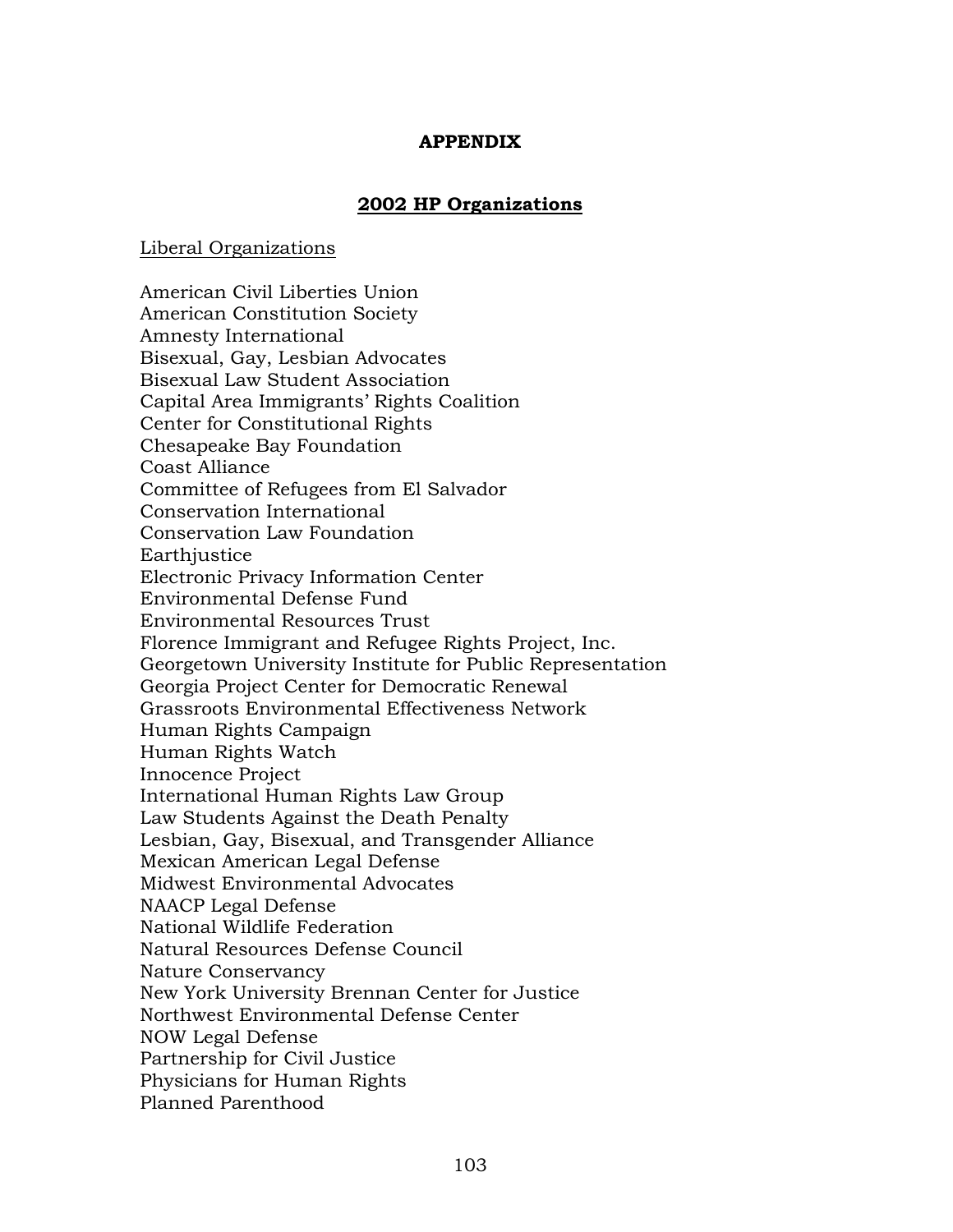Pridelaw Public Citizen San Diego Baykeeper Santa Monica Mountains Conservancy Save Our Wetlands, Inc. Sierra Club Texas Immigrant and Refugee Coalition

# Conservative Organizations

Alliance Defense Fund American Center for Law and Justice American Family Association Center for Law and Policy Blackstone Fellowship Center for Faith and Freedom Christian Legal Society Columbia Coalition for Life Defenders of Property Rights Federalist Society Heritage Foundation Leadership Institute National Center for Policy Analysis Notre Dame/St. Mary's College Right to Life Club Thomas More Center for Law and Justice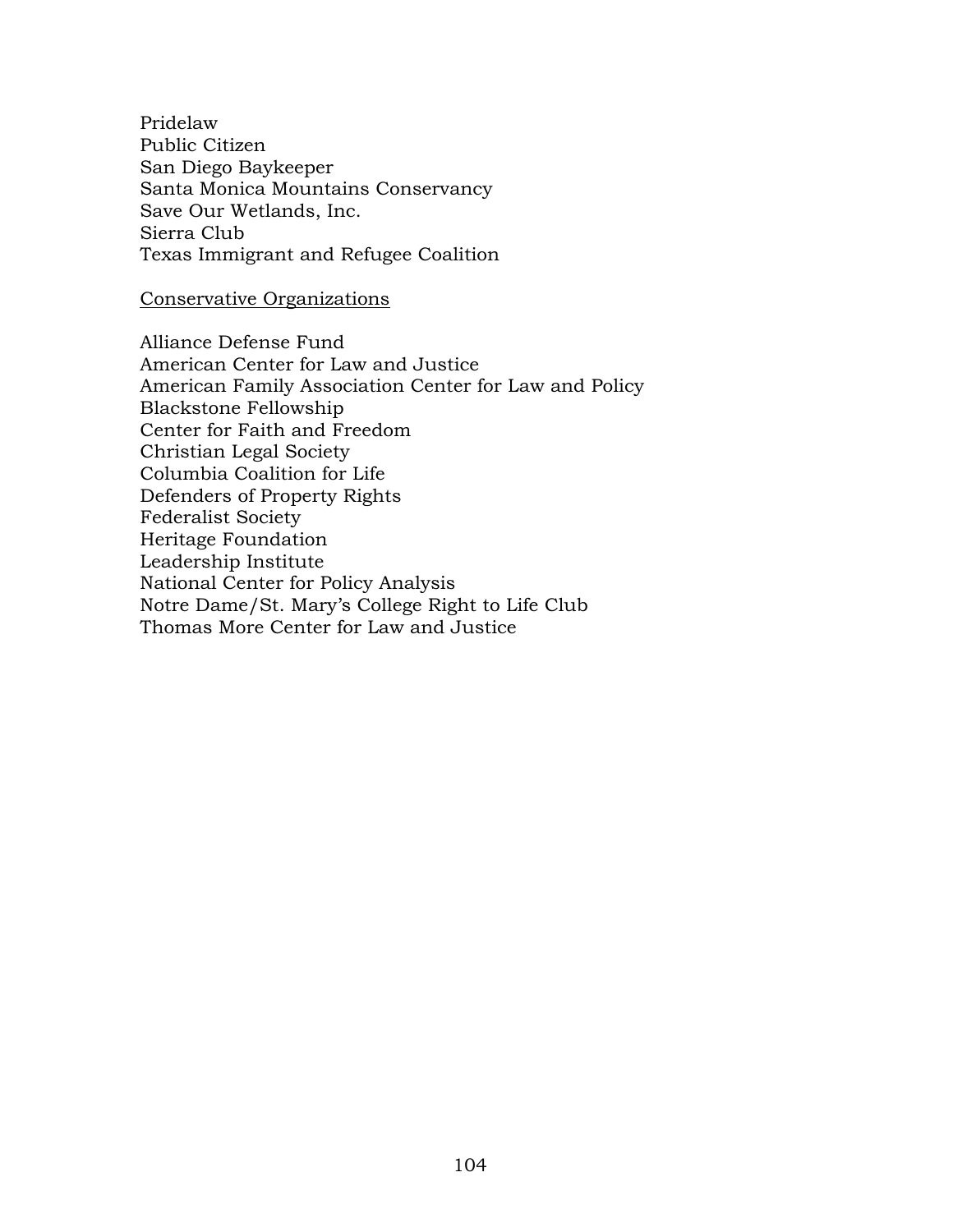# **2002 SLIP Organizations**

# Liberal Organizations

American Civil Liberties Union Alliance for Justice American Constitution Society Amnesty International Ayuda, Inc. Battered Immigrant Women Project Campaign to End the Death Penalty Capitol Area Immigrants Rights Coalition Carr Center for Human Rights Center for Reproductive Law and Policy Central American Refugee Clinic Citizen Works Conservation Law Foundation Earthjustice East Bay Workers' Right Clinic at Boalt Law School Electronic Frontier Foundation Farmworker Legal Services Florence Immigrant and Refugee Rights Project Florida Immigrant Advocacy Union Friends of Farmworkers, Inc. Georgia Equality Project Heal the Bay Human Rights Watch Innocence Project International Refugee Center of Oregon Lamba Law Association Lawyers Committee for Civil Rights Massachusetts Law Reform Institute Mexican American Legal Defense Migrant Legal Action Program, Inc. NAACP Legal Defense Fund National Center for Law and Economic Justice National Consumer Law Center National Immigration Project National Organization for Women Natural Resources Defense Council Oceana Planned Parenthood Potomac Conservancy Prisoner's Rights Research Project Public Citizen Public Justice Center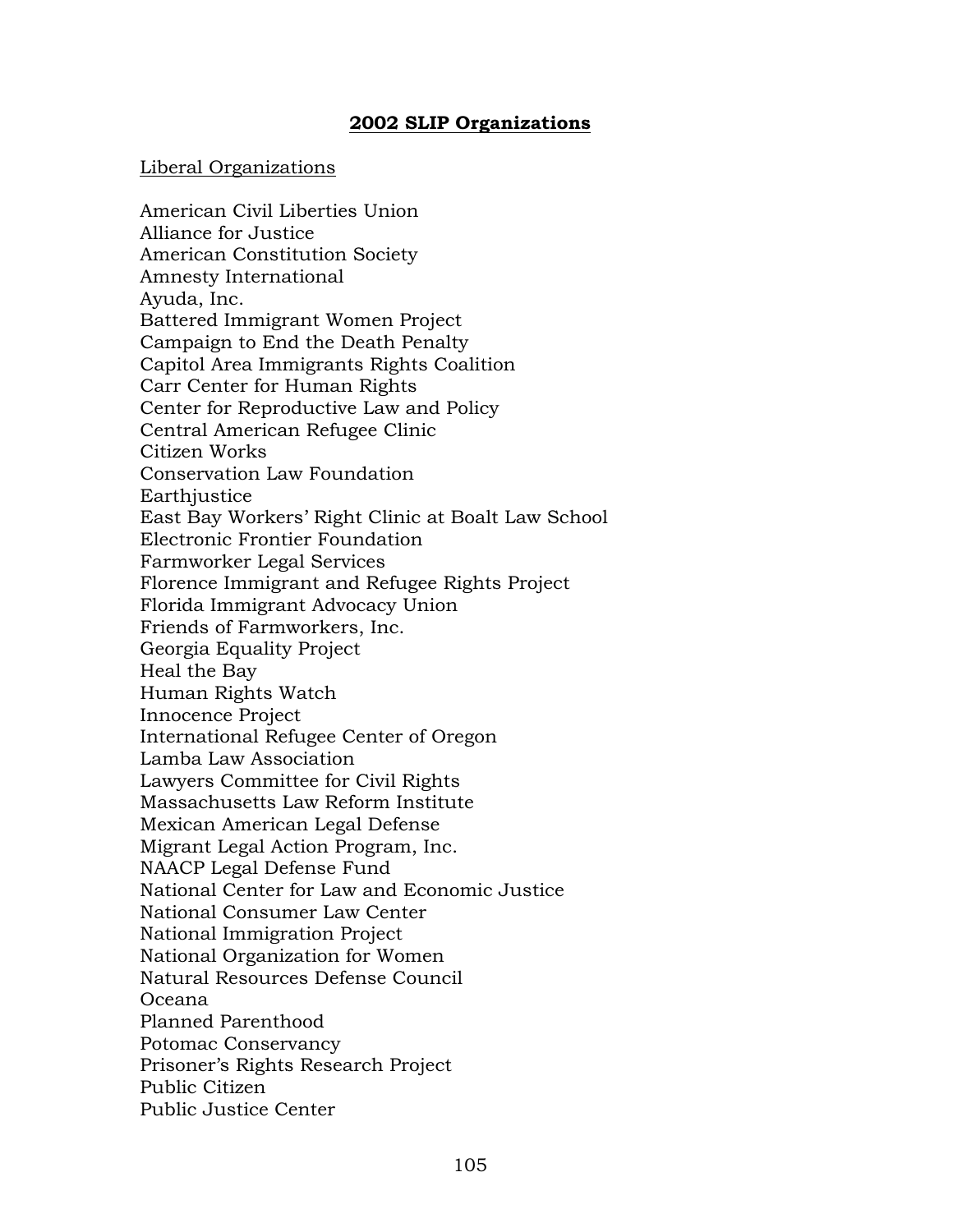Public Research Interest Group Rocky Mountain Immigrant Advocacy Network San Francisco Estuary Project Sierra Club Students Against Sweatshops Texas Immigrant and Refugee Coalition Tobacco Products Liability Project Washington Lawyers Committee for Civil Rights Wildlife Society Women Strike for Peace Workers' Rights Clinic at UC Hastings College of Law

#### Conservative Organizations

Alliance Defense Fund American Center for Law and Justice Campus Crusade for Christ Christian Legal Society Conservative Political Action Conference Defenders of Property Rights Federalist Society National Center for Policy Analysis National Right to Work Committee National Taxpayers Union and Foundation Oregonians in Action Texas Eagle Forum Thomas More Legal Society Thomas More Pre-Law Society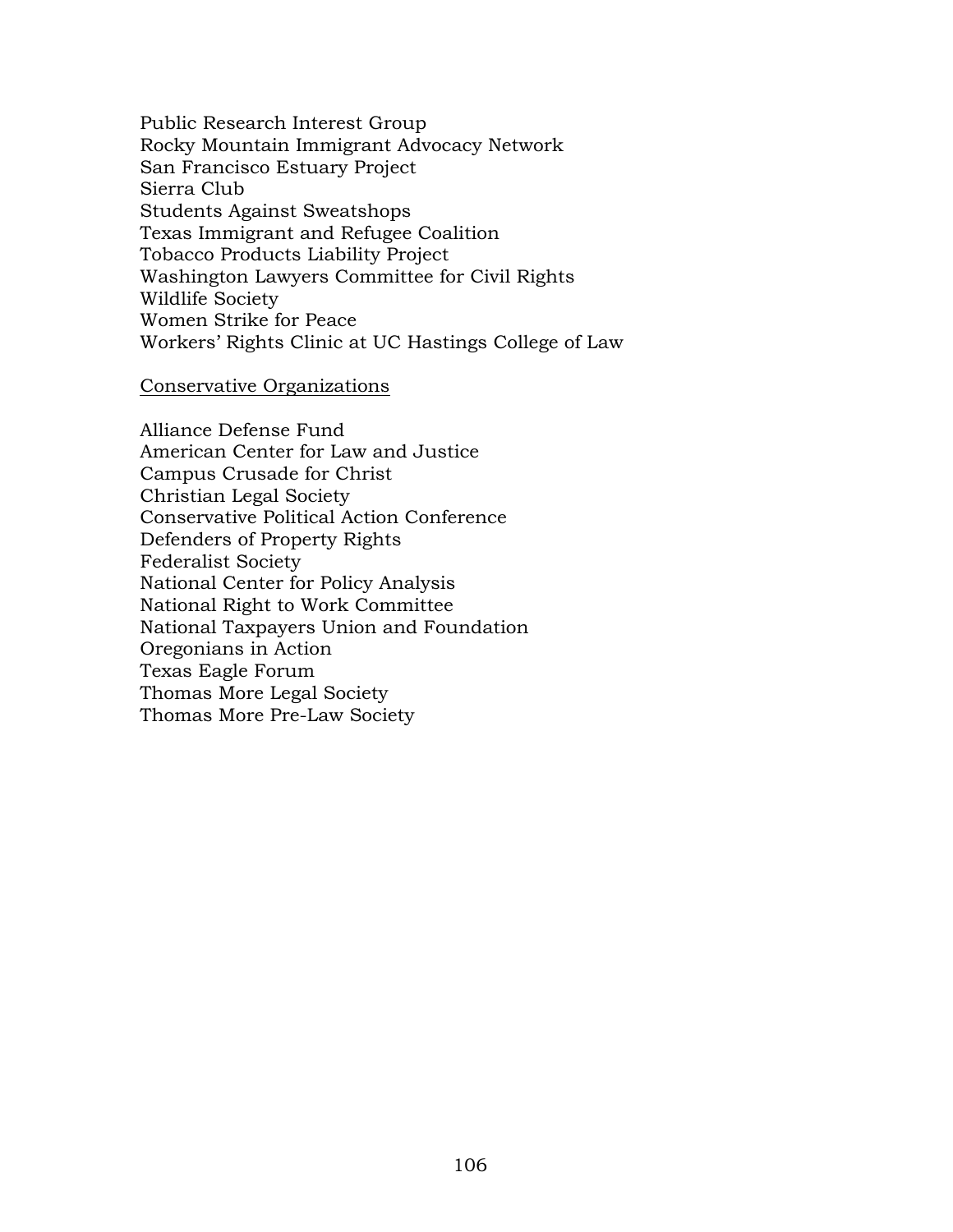# **2006 HP Organizations**

### Liberal Organizations

American Civil Liberties Union American Constitution Society Amnesty International Asylee Family Rescue Project Ayuda, Inc. California SLAPP Project Capital Area Immigrants' Right Coalition Carter Center Cascade Resources Advocacy Group Catawba Riverkeeper Foundation Civil Rights Empowerment Project Clean Water Action Communities for a Better Environment Conservation Law Foundation Death Penalty Clinic at Boalt Hall Defenders of Wildlife The Earl Carl Institute at the Thurgood Marshall School of Law **Earthjustice** East Bay Worker's Rights Clinic Environmental Law Institute Environmental Defense Environmental Human Rights Environmental Law Alliance Worldwide Equal Justice Initiative Farmworker Justice Florida Immigrant Advocacy Center Gay Men's Health Crisis (Immigration Unit) Human Rights First Human Rights Law Society Human Rights Watch Immigrant and Refugee Appellate Center Immigrant Law Center of Minnesota Immigrant Rights Coalition Refugee and Asylum Committee Immigration Equality Immigration Legal Resource Center Innocence Project International Union for the Conservation of Nature Law School Civil and Human Rights Clinics and Organizations Law School Environmental Law Clinics and Societies Law School Immigration Clinics Law School Legal Aid Clinics Lawyer's Committee for Civil Rights Lawyers for Clean Water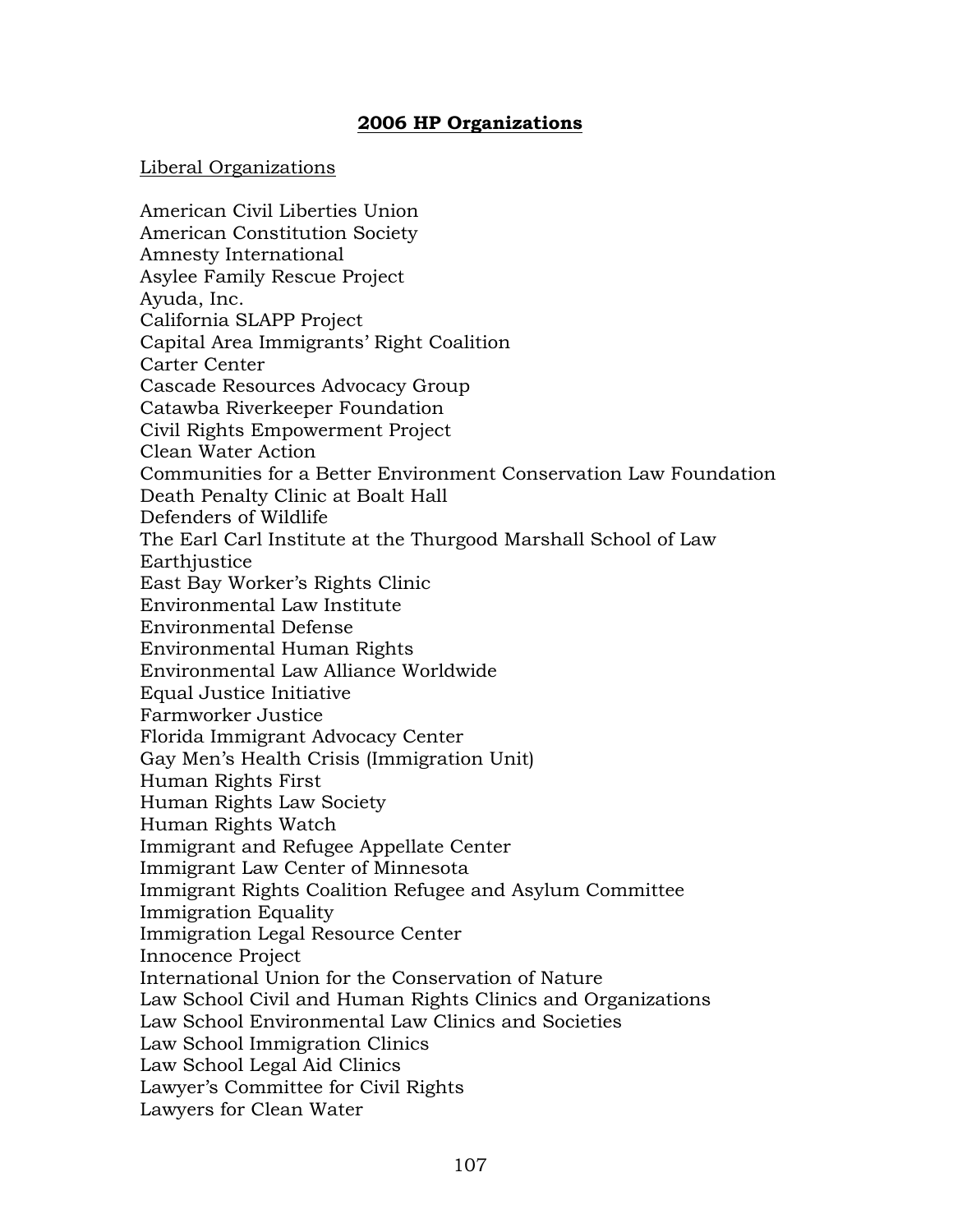Lawyers Without Borders Legal Aid Organizations Maryland Latino Coalition for Justice Midwest Immigrant and Human Rights Center Migrant Legal Action Program Minnesota Advocates for Human Rights Minnesota Center for Environmental Advocacy Minnesota Justice Foundation National Environmental Trust National Law Center on Homelessness and Poverty National Wildlife Federation Natural Resources Defense Council Nature Conservancy Northwest Environmental Defense Center Northwest Immigrants Rights Project NOW Legal Defense and Education Fund Oceana OUTLaw Pittsburgh Refugee and Immigrant Assistance Center Planned Parenthood Federation of America, Inc. Police Accountability Project Political Asylum Project of Austin PRAXIS: An Institute for Social Justice Public Advocates, Inc. Public Defender Service Save the Dunes Conservation Fund Sierra Club Southern Center for Human Rights Southern Environmental Law Center Texas Civil Rights Project UPenn Reproductive Rights Clinic Upper Chatahoochee Riverkeeper Washington Lawyers Committee for Civil Rights and Urban Affairs Women's Initiative for Self-Empowerment World Organization for Human Rights Youth Advocacy Project

# Conservative Organizations

Alliance Defense Fund Blackstone Legal Fellowship Christian Legal Society Edmund Burke Society Family Research Council Federalist Society Heritage Foundation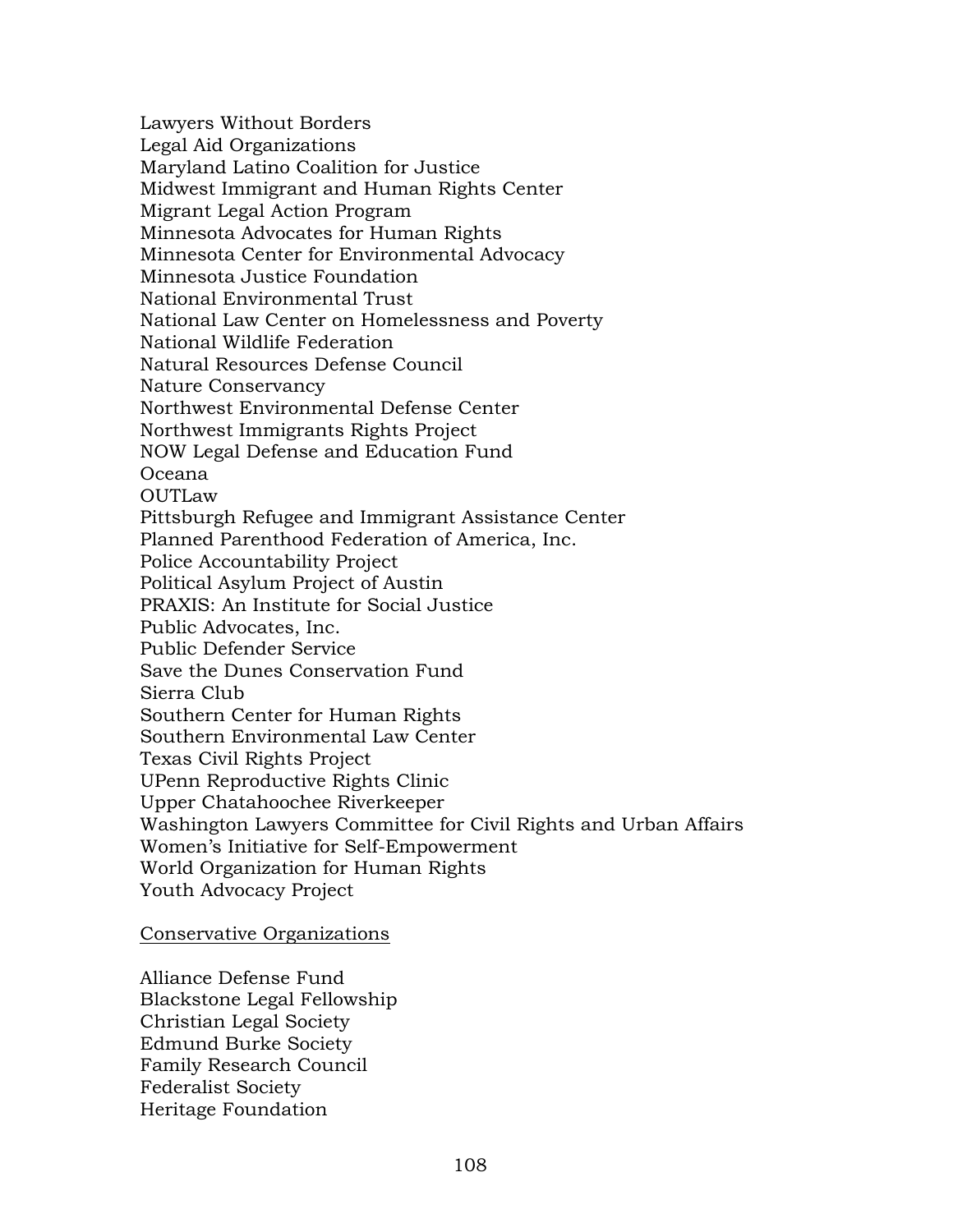Hudson Institute Thomas More Society Thomas More Law Center Thomas More Scholar Washington Legal Foundation